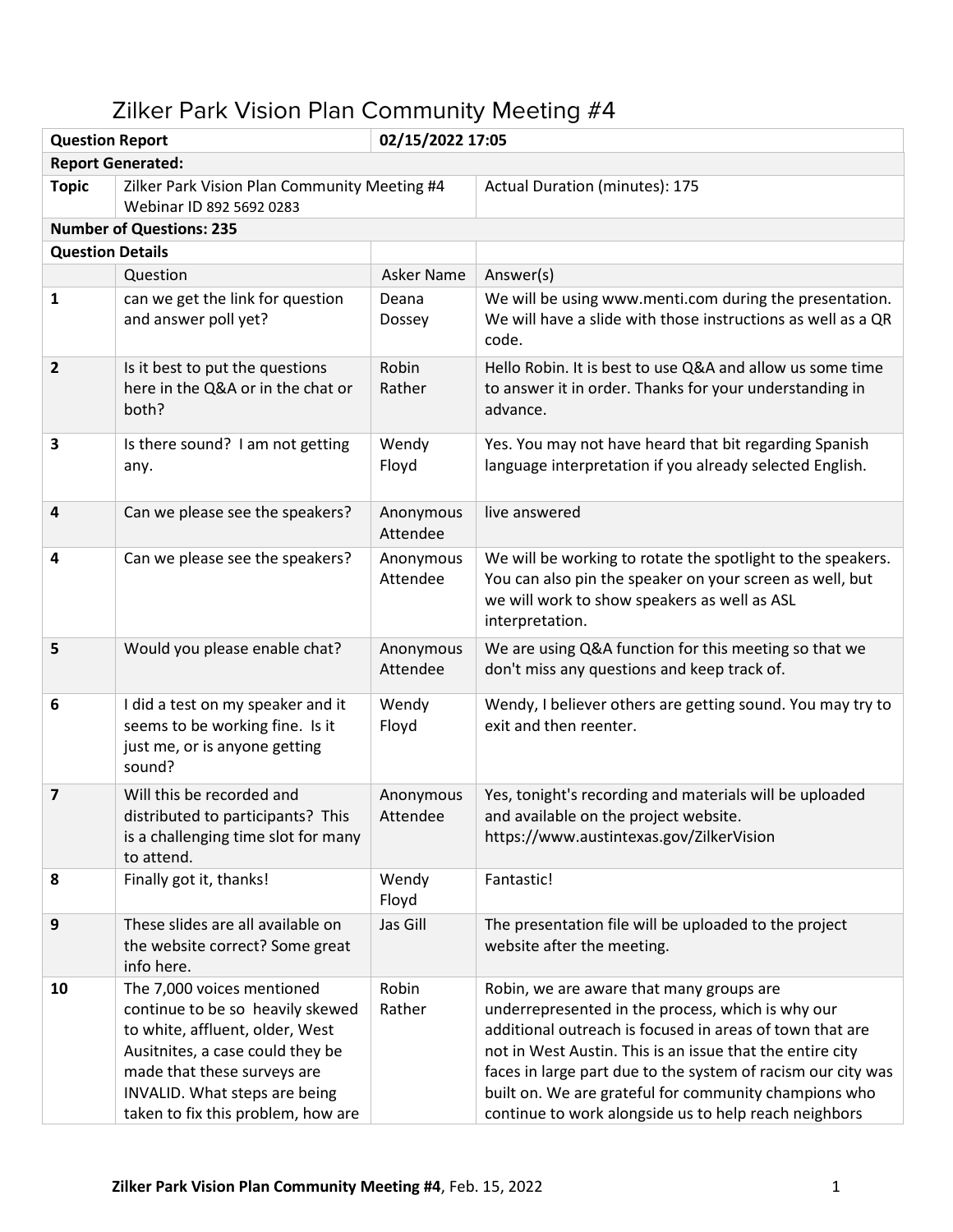|    | you adding questions about<br>equity and lived experiences of<br>people of color and are you open<br>to suggestions regarding best<br>practices to make your outreach<br>far more representative?                                                                                                                                                                                                                                                                                |                         | who may be unaware of the process so far. If you or<br>anyone would like to help get the word out to increase<br>representation in our input, we would appreciate your<br>help.                                                                                                                                                                                                                                                             |
|----|----------------------------------------------------------------------------------------------------------------------------------------------------------------------------------------------------------------------------------------------------------------------------------------------------------------------------------------------------------------------------------------------------------------------------------------------------------------------------------|-------------------------|---------------------------------------------------------------------------------------------------------------------------------------------------------------------------------------------------------------------------------------------------------------------------------------------------------------------------------------------------------------------------------------------------------------------------------------------|
| 11 | Can you repost the QR code for<br>menti?                                                                                                                                                                                                                                                                                                                                                                                                                                         | Mark Weiler             | live answered                                                                                                                                                                                                                                                                                                                                                                                                                               |
| 11 | Can you repost the QR code for<br>menti?                                                                                                                                                                                                                                                                                                                                                                                                                                         | Mark Weiler             | You can go to 'www.menti.com' and use the code '1465<br>5737' to participate on voting                                                                                                                                                                                                                                                                                                                                                      |
| 12 | Can't get connected to the poll                                                                                                                                                                                                                                                                                                                                                                                                                                                  | Steve<br><b>Barnick</b> | If you are able to place www.menti.com in your search<br>bar. Then enter, 1465 5737 as the access code. If you<br>continue to have trouble, the survey will also be available<br>after tonight's meeting.                                                                                                                                                                                                                                   |
| 13 | where is the link?                                                                                                                                                                                                                                                                                                                                                                                                                                                               | Michael<br>Cannatti     | menti.com code 1465 5737                                                                                                                                                                                                                                                                                                                                                                                                                    |
| 14 | grass. Bouncing between<br>grandson birthday dinner and<br>this. Arrgh                                                                                                                                                                                                                                                                                                                                                                                                           | Michael<br>Cannatti     | live answered                                                                                                                                                                                                                                                                                                                                                                                                                               |
| 15 | Cannotnconnect to the pool site!                                                                                                                                                                                                                                                                                                                                                                                                                                                 | Steve<br><b>Barnick</b> | You can go to 'www.menti.com' and use the code '1465<br>5737' to participate in voting                                                                                                                                                                                                                                                                                                                                                      |
| 16 | I'm trying to answer 8 (Ellis) but<br>can't seem to get it to work.                                                                                                                                                                                                                                                                                                                                                                                                              | Anonymous<br>Attendee   | Not sure how to address that.                                                                                                                                                                                                                                                                                                                                                                                                               |
| 17 | Each time I've attended one of<br>these zoom meetings, the bulk<br>has consisted of these bubble<br>questionnaires being addresed to<br>the same group of mostly white<br>people that have the ability to<br>attend a zoom meeting at 6pm.<br>How many times have you<br>conducted similar, but more<br>tangible, surveys throughout<br>Zilker Park park (ie NOT just<br>sitting at a table near the pool)?<br>That is, have you mingled with<br>park users throughout the park? | Anonymous<br>Attendee   | Thanks for reaching out. Walking through the park and<br>showing up in multiple locations is one of the ways in<br>which we are doing outreach at Zilker. We anticipate<br>continuing this process for this next survey. We will also<br>be tabling, since some of our additional materials is not<br>easily carried as we walk around. If you have suggested<br>times or places, feel free to email us at<br>ZilkerVision@austintexas.gov. |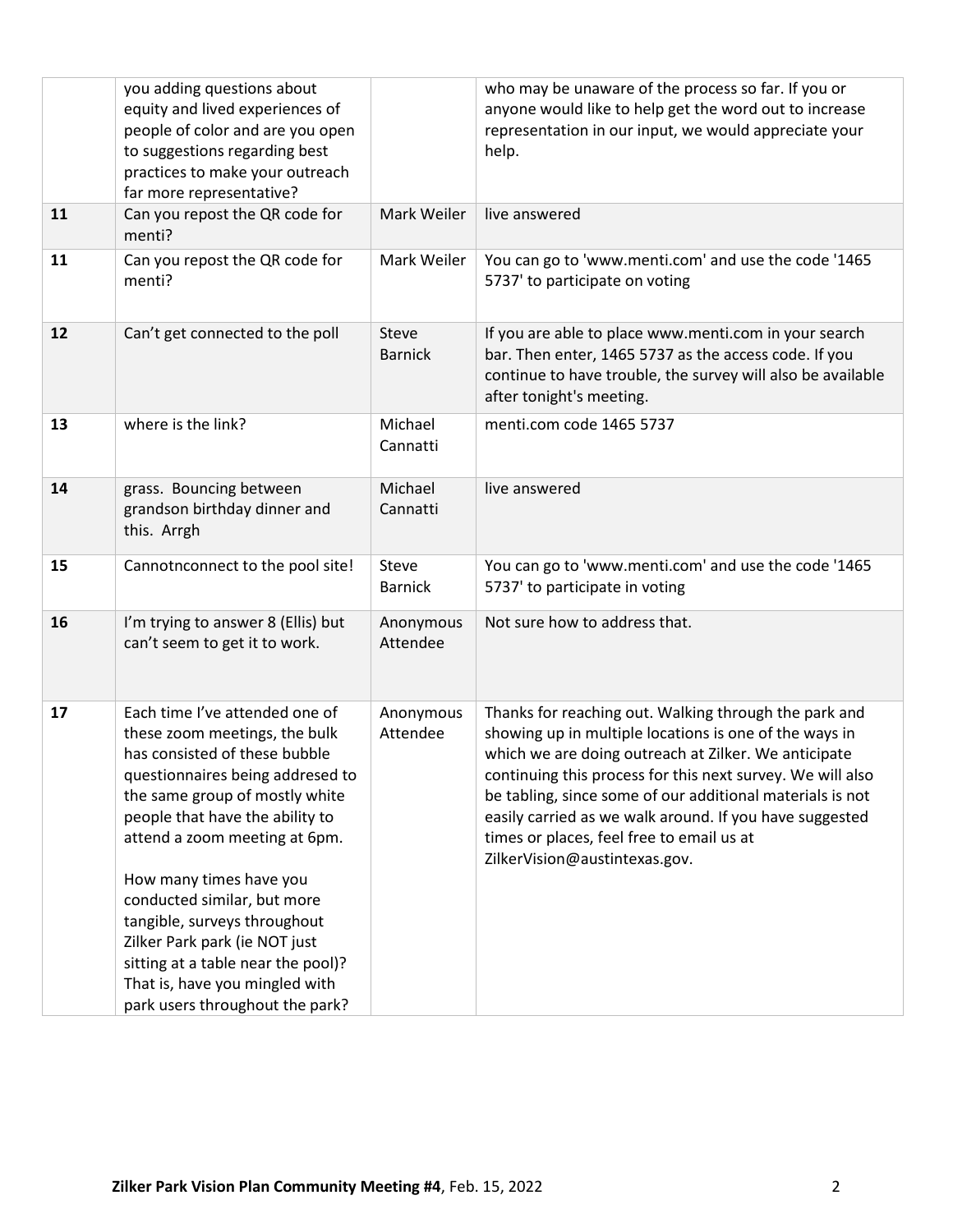| 18 | Has there been any effort to<br>differenciation of the community<br>input due to their proximity to the<br>park?                                                                                                                                                                                                                                                              | Anonymous<br>Attendee | The input received during meetings and through surveys is<br>disaggregated based on responses to information provided<br>through demographic data. We want to explore the input<br>in many ways and through multiple lenses.                                                            |
|----|-------------------------------------------------------------------------------------------------------------------------------------------------------------------------------------------------------------------------------------------------------------------------------------------------------------------------------------------------------------------------------|-----------------------|-----------------------------------------------------------------------------------------------------------------------------------------------------------------------------------------------------------------------------------------------------------------------------------------|
| 19 | Are you reaching out to people<br>under 18?                                                                                                                                                                                                                                                                                                                                   | Jessica<br>Gilzow     | We met with a few of the PARD afterschool teen<br>programs. We are continuing to look for additional<br>connections and appreciate any ideas you have.                                                                                                                                  |
| 20 | Seems like these online meetings<br>may be hard for older adults to<br>work, if they don't have smart<br>phones (like my mom).                                                                                                                                                                                                                                                | Anonymous<br>Attendee | Hello, good point! We are aware of that part also but this<br>is only part of our engagement effort. We have had more<br>than 40 pop-ups with paper copies of survey to reach out<br>more people. We will have various ways to hear people's<br>opinions about the project more. Thanks |
| 21 | Justin, there are many best<br>practices for surveys and pop ups<br>that ZNA and others have been<br>trying to get implemented since<br>this project started. Where there<br>is a will, there is a way. Happy to<br>help as are many others. It is not<br>enough to blame it on racism. Got<br>to get the job done or quit doing<br>it in ways you know don't work.<br>Thanks | Anonymous<br>Attendee | Thanks for reaching out. Shoot me an email at<br>justin.schneider@austintexas.gov, and we'll get you any<br>resources we can.                                                                                                                                                           |
| 22 | Could this participant<br>demographic information be<br>collected through a survey<br>participants fill out when they log<br>on to the meeting? This is taking a<br>lot of time - we are 25 minutes<br>into the meeting and it feels like<br>the time could be used for<br>reviewing options and questions.                                                                   | Sarah Faust           | Thanks for the suggestion! We will try to go through the<br>process faster next time or look for another option but<br>please understand that it is important part of process also.<br>Thank you                                                                                        |
| 23 | When does the meeting end?<br>Enough user survey-we came to<br>hear what you plan to do to our<br>park. Please get to it and leave<br>time and CHAT open to receive<br>our questions and responses.                                                                                                                                                                           | Anonymous<br>Attendee | The meeting will end at 8 p.m.                                                                                                                                                                                                                                                          |
| 24 | I am joining late. How do I vote?                                                                                                                                                                                                                                                                                                                                             | Anonymous<br>Attendee | You can go to 'www.menti.com' and use the code '1465<br>5737' to participate on voting                                                                                                                                                                                                  |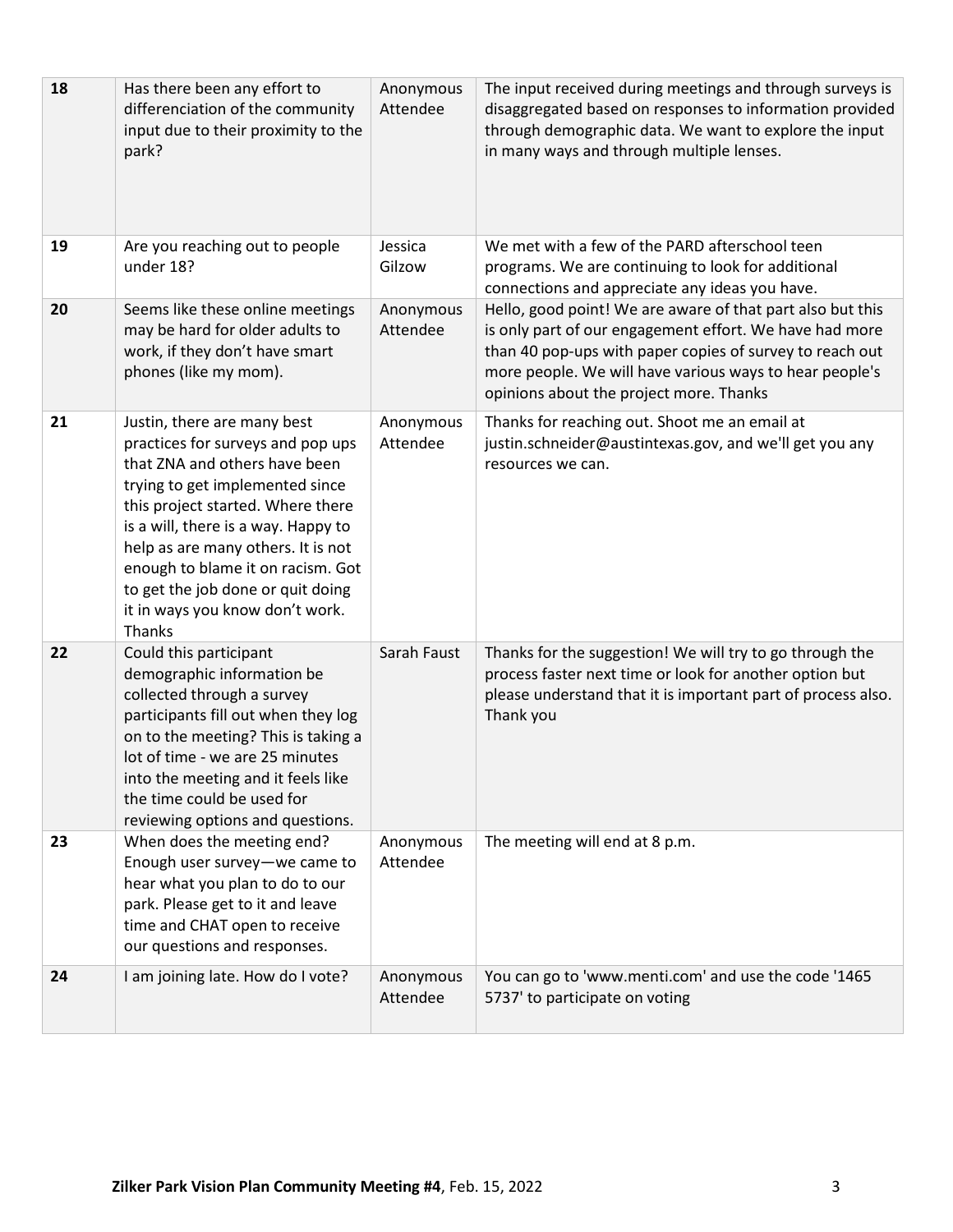| 25 | Thanks for answering, Justin. I<br>was just curious because I didn't<br>see any one under 18 on the call<br>tonight.                                                                                                                                                                                                                                                                                                                                                                                               | Jessica<br>Gilzow     | Typically, if we have under 18 attendees, they are with<br>their families.                                                            |
|----|--------------------------------------------------------------------------------------------------------------------------------------------------------------------------------------------------------------------------------------------------------------------------------------------------------------------------------------------------------------------------------------------------------------------------------------------------------------------------------------------------------------------|-----------------------|---------------------------------------------------------------------------------------------------------------------------------------|
| 26 | Who is Clair and what's her role?                                                                                                                                                                                                                                                                                                                                                                                                                                                                                  | Anonymous<br>Attendee | Claire Hempel is Landscape Architect and Planner at<br>Design Workshop which is the prime consultant for this<br>project.             |
| 27 | Justin, here are a few suggestions:<br>1. Actually ask questions at the<br>pop ups and don't just point<br>people to a QRCode or tell them<br>to take the survey. RECORD THE<br>INPUT ON THE FLY. 2. Do out<br>bound, statistically accurate<br>surveys, not junky self selective<br>surveys. 3. Do at least some of the<br>zooms on the weekends. 4. Ask<br>questions in lay person terms, not<br>jargon. Make the surveys easier<br>and shorter and more coherent.<br>There are many other proven<br>techniques. | Anonymous<br>Attendee | Thanks for the feedback. Happy to continue the<br>conversation. justin.schneider@austintexas.gov.                                     |
| 28 | Discribe Stich/Land Bridge more<br>thoroughly please                                                                                                                                                                                                                                                                                                                                                                                                                                                               | Roy Waley             | making connections and working to stich the northside of<br>the park to the southside.                                                |
| 29 | Would "stitch" be the concept<br>that would entail a potential<br>pedestrian bridge?                                                                                                                                                                                                                                                                                                                                                                                                                               | Jas Gill              | Yes. Claire Hempel will explain in detail in a minute!                                                                                |
| 30 | Exactly how much new, additional<br>pavement is being proposed in<br>the common elements and in<br>each concept, measured in square<br>feet? Also, what are the costs of<br>each common element.                                                                                                                                                                                                                                                                                                                   | Anonymous<br>Attendee | This information is forthcoming and will be shared in our<br>5th community meeting. Thanks.                                           |
| 31 | Again, thank you, Justin. That<br>makes sense.                                                                                                                                                                                                                                                                                                                                                                                                                                                                     | Jessica<br>Gilzow     |                                                                                                                                       |
| 32 | What is the cost of the land<br>bridge and where would the<br>funding come from.                                                                                                                                                                                                                                                                                                                                                                                                                                   | Anonymous<br>Attendee | There will be more detailed information in upcomng<br>slides! Partnerships and future PARD Bond Funding are<br>options. Thanks        |
| 33 | But what is it?                                                                                                                                                                                                                                                                                                                                                                                                                                                                                                    | Roy Waley             | Hello Roy, could you explain your question more? Thanks                                                                               |
| 34 | How big is the parking lot with the<br>land bridge how many spaces and<br>what is the cost?                                                                                                                                                                                                                                                                                                                                                                                                                        | Anonymous<br>Attendee | There will be more detailed information in a minute about<br>your question! Thanks                                                    |
| 35 | Do you have a graphic? Visulizing<br>it is difficult for me.                                                                                                                                                                                                                                                                                                                                                                                                                                                       | Roy Waley             | We will have zoom in to the major sections of the park in<br>each concept and have graphics of the proposed mobility<br>improvements. |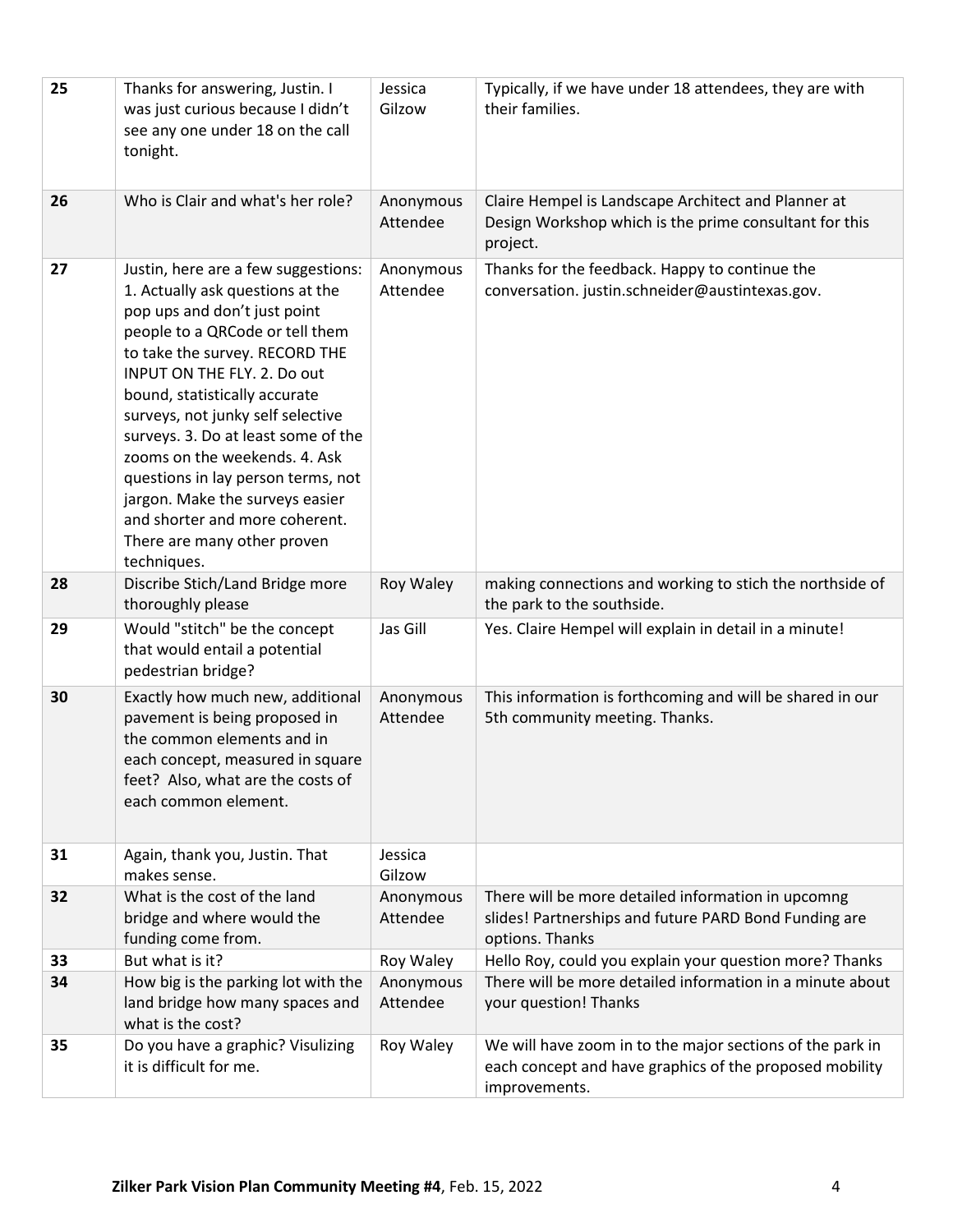| 36 | These meetings are vague,<br>uncomitted, and repetitive. This<br>make me wonder if this is<br>because in the background you're<br>working on a plan to maximize<br>park economics and future design<br>work?                                                                                                                                                                                                                                                                                                                                                                                                                                                                                                             | Elizabeth<br>McGreevy     | We're working to create a vision plan that serves all park<br>users. Thanks.                                                                                                                                                                                                                                                                          |
|----|--------------------------------------------------------------------------------------------------------------------------------------------------------------------------------------------------------------------------------------------------------------------------------------------------------------------------------------------------------------------------------------------------------------------------------------------------------------------------------------------------------------------------------------------------------------------------------------------------------------------------------------------------------------------------------------------------------------------------|---------------------------|-------------------------------------------------------------------------------------------------------------------------------------------------------------------------------------------------------------------------------------------------------------------------------------------------------------------------------------------------------|
| 37 | They have not talked to many<br>groups around town, just around<br>Zilker. As an Allandale N'hood<br>member, I can tell you that these<br>contractors do not live here and<br>bring their own ideas and<br>baggage to thise projects. The<br>one in NW park insists on putting<br>a bike velodrome right next to the<br>residential area -- disruptive and<br>dangerous behavior that we don't<br>even want in the park. It is NOT<br>how we use NWPark that is full<br>of wildlife and in fact suports<br>wildlife and migratign birds and<br>butterflies. They are also pushing<br>removal of the park perimeter<br>and replacing it w/ a board walk --<br>a major maintenance problem<br>and a trip slip fall danger. | Caroline<br>Reynolds      | Caroline, you can see the locations we have reached out to<br>in person on the project webpage:<br>www.austintexas.gov/ZilkerVision. Northwest District Park<br>was one of the locations we were at during the vision<br>process for that park as well. Our focus on additional<br>outreach has been to underrepresented groups<br>throughout Austin. |
| 38 | Love the traffic circles!                                                                                                                                                                                                                                                                                                                                                                                                                                                                                                                                                                                                                                                                                                | Jessica<br>Gilzow         | We are glad you like it!                                                                                                                                                                                                                                                                                                                              |
| 39 | would that also include potential<br>retail? on lou neff                                                                                                                                                                                                                                                                                                                                                                                                                                                                                                                                                                                                                                                                 | Jas Gill                  | No retail is being proposed along Lou Neff. Thanks.                                                                                                                                                                                                                                                                                                   |
| 40 | Moving the theater disallows easy<br>dips in Barton Springs before the<br>show, which is a common<br>tradition.                                                                                                                                                                                                                                                                                                                                                                                                                                                                                                                                                                                                          | Laura<br>Cottam<br>Sajbel |                                                                                                                                                                                                                                                                                                                                                       |
| 41 | Okay, I take that back. Finally<br>seeing some actual plans!                                                                                                                                                                                                                                                                                                                                                                                                                                                                                                                                                                                                                                                             | Elizabeth<br>McGreevy     |                                                                                                                                                                                                                                                                                                                                                       |
| 42 | Is auto parking the same, more,<br>or less with Stitch Concept?                                                                                                                                                                                                                                                                                                                                                                                                                                                                                                                                                                                                                                                          | Richard<br>Smith          | The presenter will explain about each elements of the plan<br>in details with diagrams in a minute!                                                                                                                                                                                                                                                   |
| 43 | How big is the welcome center?                                                                                                                                                                                                                                                                                                                                                                                                                                                                                                                                                                                                                                                                                           | Robin<br>Rather           | No square footage has been identifeid for a welcome<br>center at this time. That is to be determined in the coming<br>months. Thanks.                                                                                                                                                                                                                 |
| 44 | looove the land bridge!                                                                                                                                                                                                                                                                                                                                                                                                                                                                                                                                                                                                                                                                                                  | Tanya<br>Walker           |                                                                                                                                                                                                                                                                                                                                                       |
| 45 | Can you say more about the<br>partially buried parking garage? I<br>am very concerned about above<br>ground parking. thank you.                                                                                                                                                                                                                                                                                                                                                                                                                                                                                                                                                                                          | jessica<br>walbridge      | The parking garage will be under the land bridge so you<br>will not see it even it is partially buried.                                                                                                                                                                                                                                               |
| 46 | With regard tothe"stitch" option<br>was there any fiscal cost to the                                                                                                                                                                                                                                                                                                                                                                                                                                                                                                                                                                                                                                                     | Jeff Jack                 | This is to be determined in the coming months on funding<br>options for all proposed improvements. Thanks.                                                                                                                                                                                                                                            |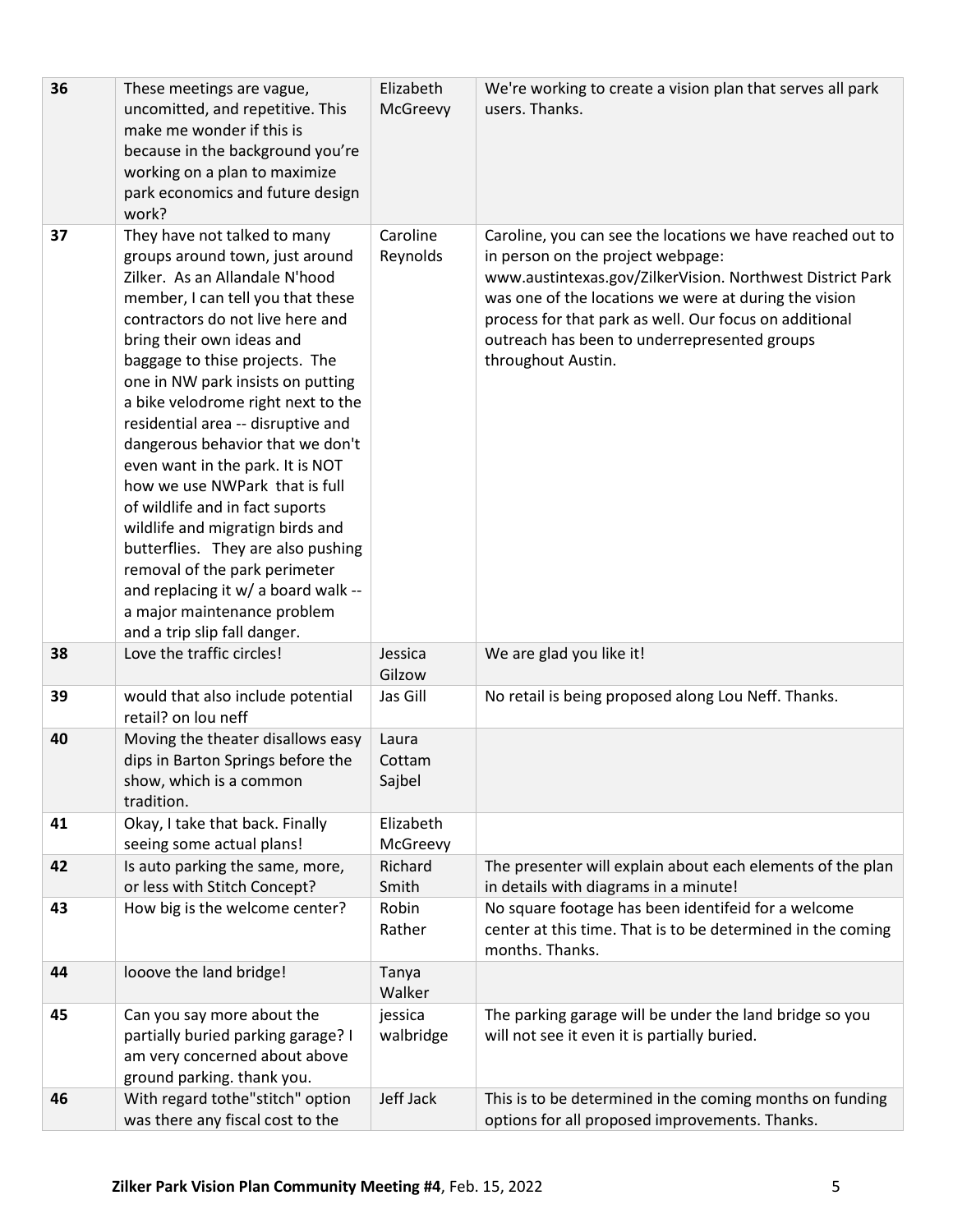|    | tax payers of the land bridge                                                                                                                                                                                      |                           |                                                                                                                                                                                         |
|----|--------------------------------------------------------------------------------------------------------------------------------------------------------------------------------------------------------------------|---------------------------|-----------------------------------------------------------------------------------------------------------------------------------------------------------------------------------------|
|    | idea presented in the previous                                                                                                                                                                                     |                           |                                                                                                                                                                                         |
|    | community meetings                                                                                                                                                                                                 |                           |                                                                                                                                                                                         |
| 47 | Parking garage sounds like a very<br>bad idea to me.                                                                                                                                                               | Wendy<br>Floyd            | Hello Wendy, we have option without parking garage<br>today. But could you explain more why you think it is a<br>bad idea? It will be really helpful us to understand your<br>concerns. |
| 48 | With the change in parking near<br>Barton on the south side, what is<br>the ADA compliance? Seems like a<br>long way from parking on Azie<br>Morton to the pool entrance.                                          | Laura<br>Cottam<br>Sajbel | We will have parking lots for ADA accessible near the pool<br>area. But it will not be the main parking area for general<br>public.                                                     |
| 49 | 2235 spaces are those new<br>spaces or total existing plus<br>new???                                                                                                                                               | Robin<br>Rather           | This is total number of parking spaces for the option.                                                                                                                                  |
| 50 | What is the parking volume at<br><b>Zilker and Barton Springs</b><br>currently? Do any of the plans<br>exceed current parking (formal<br>and informal) infrastructure?                                             | Sarah<br>Jovinelly        | Sarah, it has about 2250 spaces, including polo fields.                                                                                                                                 |
| 51 | So is "stitch" rolling up and<br>removing existing parking in favor<br>of a consolidated, smaller, green<br>or buried parking solution at the<br>central area where the pedestrian<br>landbridge would be located? | Michael<br>Cannatti       | Correct! So that we can creat more green spaces                                                                                                                                         |
| 52 | Love the lowered speed limit and<br>street diet!                                                                                                                                                                   | Cade Ritter               | Thanks for your comment.                                                                                                                                                                |
| 53 | Please be specific in descibing the<br>underground parking lots. How<br>underground would these<br>structures be?                                                                                                  | Joan Saidel               | This will be partial buried parking lot under land bridge so<br>it will not be seen from above ground.                                                                                  |
| 54 | I love how it clears Polo Field of<br>parking and most of the Butler<br>Landfill area. What is the total of<br>other parking areas that are being<br>removed?                                                      | Michael<br>Cannatti       | Existing parking number for Zilker right now is 2,450 but it<br>is including all informal parking on landfill and Polo field<br>area.                                                   |
| 55 | Is the overall parking of 2,235<br>overall spaces more, less, or the<br>same as now?                                                                                                                               | Richard<br>Smith          | Current parking is comparable to the proposed # in the<br>Stitch Concept. Thanks.                                                                                                       |
| 56 | Saw it thanks                                                                                                                                                                                                      | Roy Waley                 |                                                                                                                                                                                         |
| 57 | Appreciate the thoughtful<br>addition of bike lanes, walking<br>areas and focus on safety for non<br>car users                                                                                                     | Felicity<br>Maxwell       | Thank you Felicity!                                                                                                                                                                     |
| 58 | Stitch is amazing so far. Love that<br>its pushing green spaces.                                                                                                                                                   | Jas Gill                  | Thank you for the comment, Jas!                                                                                                                                                         |
| 59 | Will the off-leash area be fenced?                                                                                                                                                                                 | Ingrid<br>Karklins        | Yes it will be.                                                                                                                                                                         |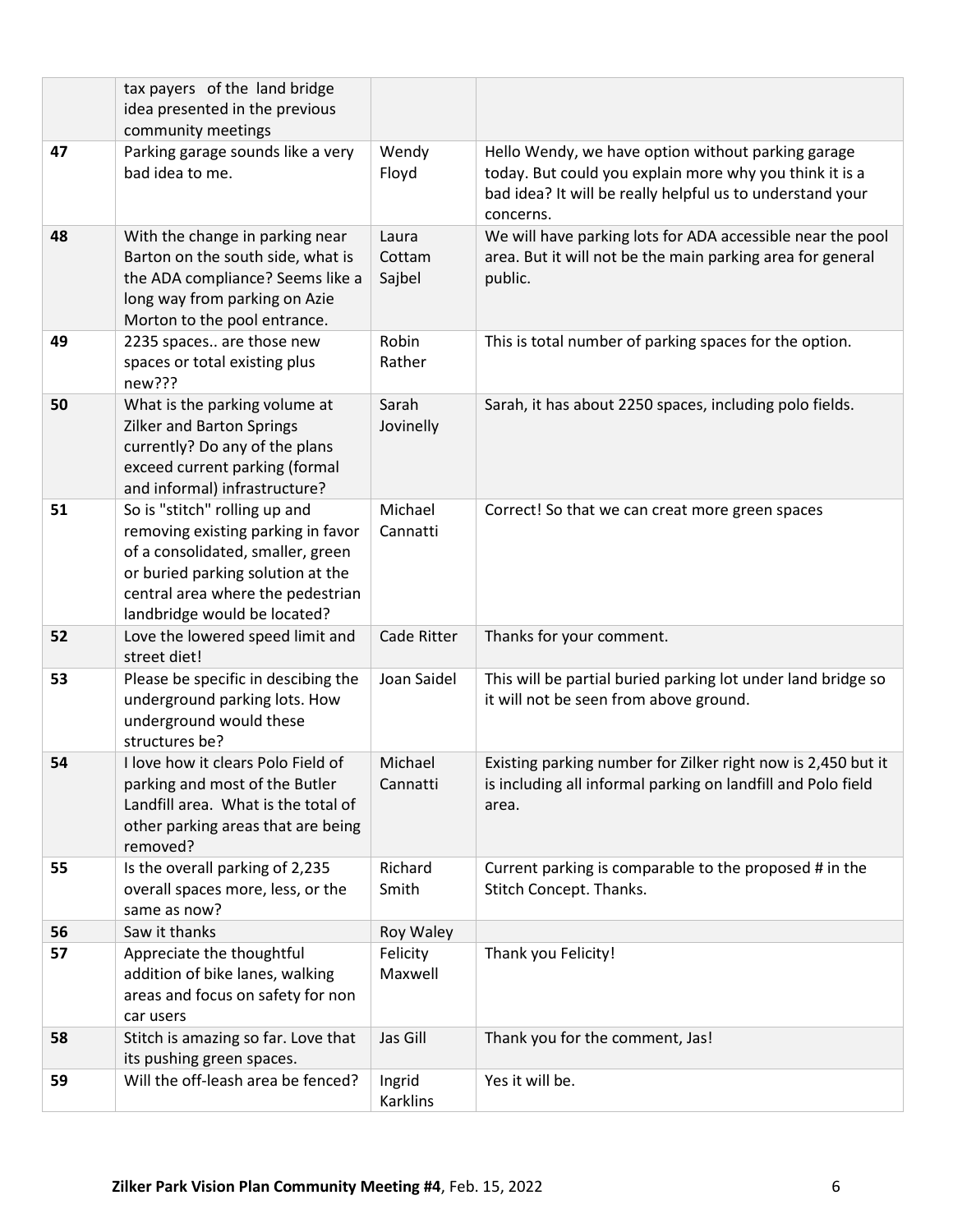| 60 | Will the land bridge go where the<br>traffic light at Stratford now is?                                                                                                                                                                                                                                                                                                                                                                                                                                                                                         | Karen Kreps          | Correct. In this option, Stratford Drive would be relocated<br>to run adjacent to and just east of Mopac, so the traffic<br>signal would no longer be neeeded.                                                                                                                     |
|----|-----------------------------------------------------------------------------------------------------------------------------------------------------------------------------------------------------------------------------------------------------------------------------------------------------------------------------------------------------------------------------------------------------------------------------------------------------------------------------------------------------------------------------------------------------------------|----------------------|------------------------------------------------------------------------------------------------------------------------------------------------------------------------------------------------------------------------------------------------------------------------------------|
| 61 | What is the sports complex<br>exactly and how big is it?                                                                                                                                                                                                                                                                                                                                                                                                                                                                                                        | Robin<br>Rather      | Currently it has ball field, volley ball courts, and off-leash<br>area. And the size will be smaller than current rugby field.                                                                                                                                                     |
| 62 | With disconnection of Columbus<br>Drive, won't there be greater<br>bottleneck on Barton Springs Rd?                                                                                                                                                                                                                                                                                                                                                                                                                                                             | Karen Kreps          | Thank you, Karen. Traffic volumes on Columbus Drive are<br>relatively low today. The facilities that are accessed from<br>Columbus Dr would still be accessible by vehicle in the<br>stitch concept, but that access would be from Mopac<br>directly instead of Barton Springs Rd. |
| 63 | Can we see all three before we<br>break it down.                                                                                                                                                                                                                                                                                                                                                                                                                                                                                                                | Melissa<br>Hawthorne | Sorry, but the presentation isn't formatted that way.<br>Thanks.                                                                                                                                                                                                                   |
| 64 | Please please please don't make it<br>look like Waterloo Square                                                                                                                                                                                                                                                                                                                                                                                                                                                                                                 | Roy Waley            |                                                                                                                                                                                                                                                                                    |
| 65 | Will there be bathrooms on/near<br>Great Lawn area?                                                                                                                                                                                                                                                                                                                                                                                                                                                                                                             | Lisa Muir            | There will be multiple new restrooms throughout the park.<br>We heard from lots of people about lack of restroom<br>within the park.                                                                                                                                               |
| 66 | Below ground garage is a must.<br>yay! I cannot imagine trying to<br>carry items to a picnic spot<br>though for a family gathering.                                                                                                                                                                                                                                                                                                                                                                                                                             | <b>Jacks Newell</b>  | We are aware how hard that it so planning internal shuttle<br>route and Zilker Eagle as part of the plan to solve that<br>issue.                                                                                                                                                   |
| 67 | Do you have plans for sustainable<br>materials for the land bridge<br>(other than concrete)?                                                                                                                                                                                                                                                                                                                                                                                                                                                                    | Karen<br>Blizzard    | We will study the materials and details of the land bridge<br>based on the survey we will have after this meeting.<br>Thanks                                                                                                                                                       |
| 68 | 4 lanes of traffic plus island is 54',<br>plus 12 for bikes, plus 10 for<br>walkers plus 15 to 20 feet for<br>trees ALL<br>TotALs 105 feet of ROW for the<br>road you designed for stitch. City<br>does not own the ROW<br>approaching the park and will<br>need to condemn and pay for<br>expensive multifamily residential<br>or commercial property. Do you<br>think I am going to want to pay<br>more \$\$ to PARD that has not<br>taken care of what I have been<br>paying for since 1960, and then<br>my grand ather and his father<br>going back to 1886 | Caroline<br>Reynolds |                                                                                                                                                                                                                                                                                    |
| 69 | Are you saying a pedestrian<br>bridge will be added from<br>Toomey Rd.? Where will people<br>using that park?                                                                                                                                                                                                                                                                                                                                                                                                                                                   | <b>Judith Sims</b>   | Correct. This connection would provide a more direct path<br>to existing parking facilities on and along Toomey Rd in<br>addition to other multimodal options like Capital Metro<br>bus routes and bicycle facilities along S Lamar Blvd.                                          |
| 70 | Claire, this is moving really fast, is<br>very superficial and not explained<br>in terms of how the elements fit<br>together. Has no costs or<br>tradeoffs. Hard to give feedback                                                                                                                                                                                                                                                                                                                                                                               | Robin<br>Rather      | The cost information is part of the next community<br>meeting. We understand it is a lot of information. We will<br>upload all materials you can take time and study for<br>survey. Thanks                                                                                         |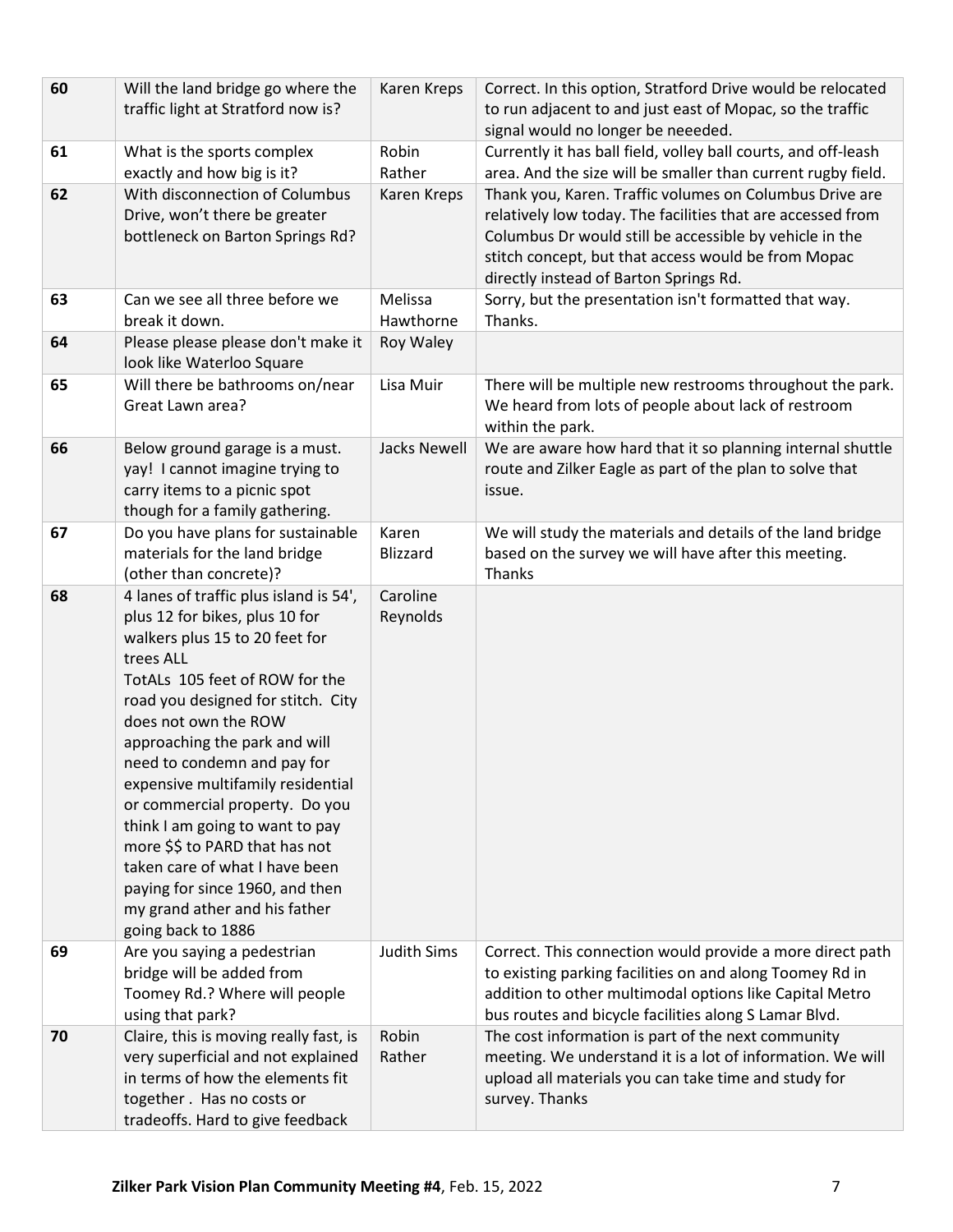|    | in any meaningful way doing it<br>this way.                                                                                                                                                  |                       |                                                                                                                                                                                                                                                                                 |
|----|----------------------------------------------------------------------------------------------------------------------------------------------------------------------------------------------|-----------------------|---------------------------------------------------------------------------------------------------------------------------------------------------------------------------------------------------------------------------------------------------------------------------------|
| 71 | Will there be a comparison of the<br>3 plan options in terms of Cost,<br>Enviro benefit, etc.?                                                                                               | Melissa<br>Hawthorne  | This presentation file will be uploaded after the meeting<br>so that you can take time and compare in a deeper leve.<br>Thanks                                                                                                                                                  |
| 72 | Instead of a super expensive land<br>bridge, how about re-designing<br>Barton Springs to cater to<br>pedestrians, not cars?                                                                  | Elizabeth<br>McGreevy | We are considering many aspects of the design. As Barton<br>Springs road is one of the majoy roadway within the city<br>and big barrier within the Zilker Park. There are three<br>options for Barton Spring Road today. Hope there is one<br>you like! Thanks                  |
| 73 | I don't feel like an underground<br>parking garage would be<br>environmentally concious and<br>would encourage even a larger<br>population to visit this already<br>becoming congested area. | Wendy<br>Floyd        |                                                                                                                                                                                                                                                                                 |
| 74 | Also you seem to have the off<br>lease in two places?                                                                                                                                        | <b>Judith Sims</b>    | In this concept, there are two off-leash areas. One<br>relocated to the Polo Field and one on the south side of<br>Barton Springs Pool.                                                                                                                                         |
| 75 | Adding more sports fields within<br>the riparian zone is NOT a good<br>idea. Also, is that dog park area<br>supposed to replace the larger<br>one north of Barton Springs?                   | Elizabeth<br>McGreevy | Yes, the Great Lawn's off-leash area would be relocated to<br>the Polo Field.                                                                                                                                                                                                   |
| 76 | Will the land bridge be covered<br>btw? Can we explore a somewhat<br>covered bridge that uses solar<br>panels?                                                                               | Jas Gill              | Thanks for the idea! We will explore the design in more<br>detail based on the survey after this meeting. Thanks                                                                                                                                                                |
| 77 | what would be the user<br>experience for accessing the<br>Garden Center and the nature<br>Center?                                                                                            | Clark<br>Hancock      | Depends on each concept. One keeps Stratford in it's<br>current location, while the other two propose that it be<br>realigned. Thanks.                                                                                                                                          |
| 78 | Also sorry that we are using<br>this as a comment section and not<br>just Q&A but this should show<br>that people want to be vocal<br>during these sessions                                  | Jas Gill              | Thanks. We understand. As you can see that we are<br>struggling to keep up with questions as it is. When we did<br>chat in addition previously, we missed too many<br>comments. Our hope is that we can find more safe<br>opportunities for connecting in person in the future. |
| 79 | If you pave the Butler Landfill, you<br>will contain methane and cause a<br>build up of flammable gas and an<br>asphyxiant to the birds and small<br>animals.                                | Caroline<br>Reynolds  | Improving the cap on the top of the landfill will be part of<br>the process if the public decide to pave that area. Thanks                                                                                                                                                      |
| 80 | How does the number of parking<br>spaces related to current?<br>Increase by how much?                                                                                                        | Elaine<br>Robbins     | We estimate there to be about 2,450 existing spaces<br>today. This includes informal parking.                                                                                                                                                                                   |
| 81 | Accessibility is very important<br>though out Zilker. Whatever<br>transportation improvements<br>should include light at night.                                                              | Nancy<br>Crowther     | We undertand that safety is really important part of the<br>plan. We wil make sure about your concern. Thanks                                                                                                                                                                   |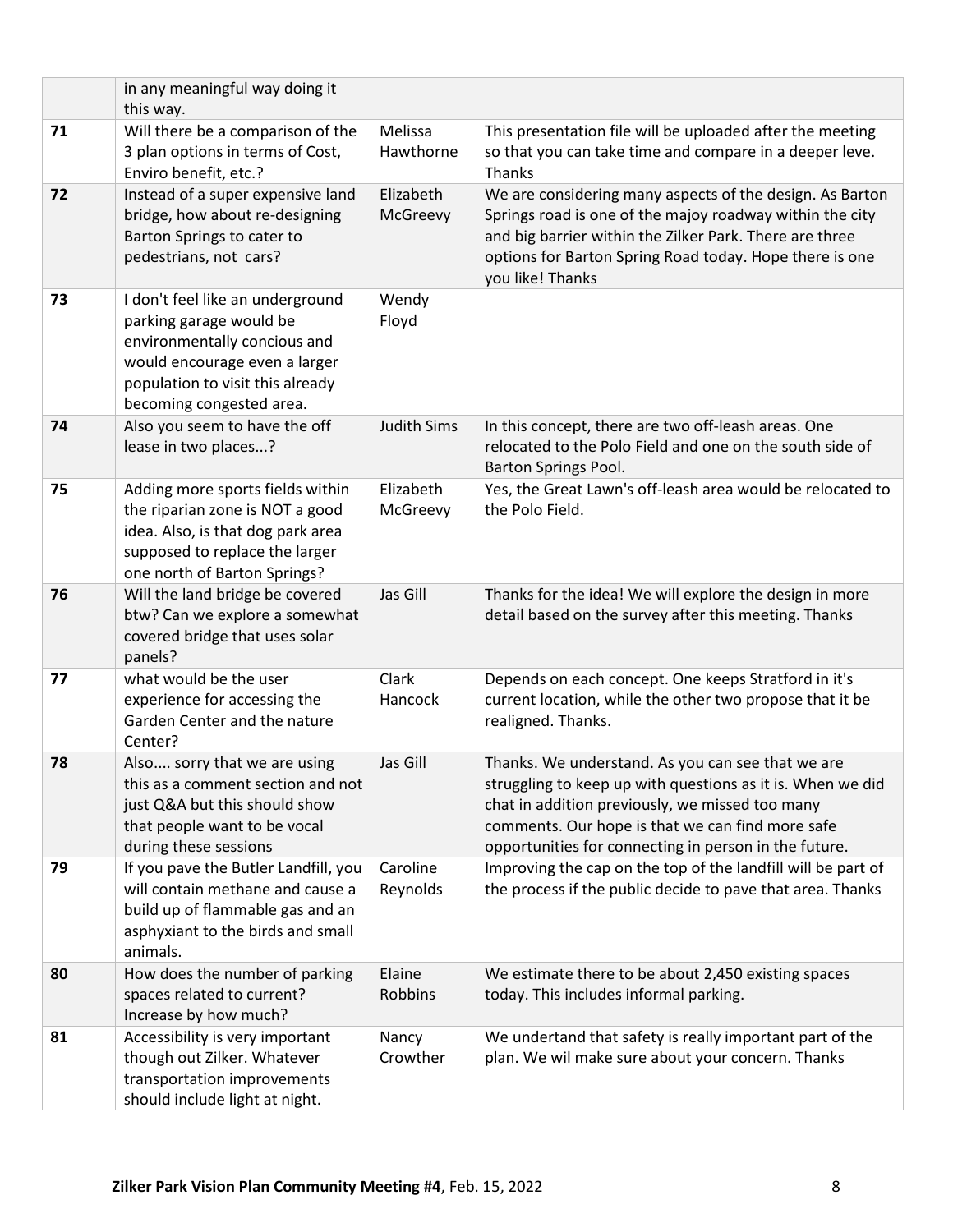| 82 | Are these concepts alternates or<br>facets?                                                                                                                                                                                    | Clark<br>Hancock          | These are overall park concepts with elements that may<br>be combined among the 3 concepts based on feedback we                                                                                                                                                                                                                                                                                             |
|----|--------------------------------------------------------------------------------------------------------------------------------------------------------------------------------------------------------------------------------|---------------------------|-------------------------------------------------------------------------------------------------------------------------------------------------------------------------------------------------------------------------------------------------------------------------------------------------------------------------------------------------------------------------------------------------------------|
|    |                                                                                                                                                                                                                                |                           | receive.                                                                                                                                                                                                                                                                                                                                                                                                    |
| 83 | There are historical structures on                                                                                                                                                                                             | Clark                     | Thanks for mentioning this. We are working closely with                                                                                                                                                                                                                                                                                                                                                     |
|    | the Nature Center side of Mopac                                                                                                                                                                                                | Hancock                   | our PARD staff at the ZNSC.                                                                                                                                                                                                                                                                                                                                                                                 |
| 84 | Does "sports complex" mean a<br>building? How large?                                                                                                                                                                           | Karen<br><b>Blizzard</b>  | Hi Karen, its mostly fields for outdoor play.                                                                                                                                                                                                                                                                                                                                                               |
| 85 | Which would be less expensive:                                                                                                                                                                                                 | Elizabeth                 | Tunnel will be less expensive than land bridge.                                                                                                                                                                                                                                                                                                                                                             |
|    | land bridge or tunnel??                                                                                                                                                                                                        | McGreevy                  |                                                                                                                                                                                                                                                                                                                                                                                                             |
| 86 | Just a note of thanks for starting<br>to present a lot of heavy<br>information.<br>Seeing lots of complaining in<br>here. People chill. There is time<br>to read and study. They have said<br>it many times. Quit complaining. | <b>Jacks Newell</b>       | Thanks for the comment Jack. Yes this presentation file wil<br>be uploaded to the project website after the meeting so<br>you can take time and study in detail. Thanks                                                                                                                                                                                                                                     |
| 87 | Is off-leash next to Eliza Spring in<br>the Edges plan?                                                                                                                                                                        | Ingrid<br><b>Karklins</b> | No dog off elash area is proposed near Eliza Springs.<br>Thanks.                                                                                                                                                                                                                                                                                                                                            |
| 88 | What type of activity is<br>enviosined for the expanded<br>water play area along Azie<br>merton? What should the<br>residents along AM expect with<br>this idea?                                                               | Clark<br>Hancock          | The detailed plan will be on next meeting but you can<br>imagine various types of water play for children not just<br>splash pad.                                                                                                                                                                                                                                                                           |
| 89 | Have you explored External<br>shuttles to the park or only<br>internal shuttles within the park?                                                                                                                               | Robin<br>Rather           | Good point. We explored off-site shuttle also. It will come<br>up at the later part of the presentation.                                                                                                                                                                                                                                                                                                    |
| 90 | How big is the welcome center?<br>How big is the sports complex?<br>Where will there be potable<br>water sources?<br>How will shade be provided?                                                                               | Karen Kreps               | We do not have specific square footage for a welcome<br>center and sports complex at this time. If that option is<br>desired through this process we can provide more detail.<br>Yes to potable (we have diagramed where water<br>fountains and interpretive signage will go and that work<br>continues). We have also increased shade in the park in all<br>options through the ecological uplift options. |
| 91 | Fence the off leash to make it<br>clear it's not the whole park                                                                                                                                                                | Roy Waley                 |                                                                                                                                                                                                                                                                                                                                                                                                             |
| 92 | Fence the off leash areas to make<br>it clear it's not for the whole park                                                                                                                                                      | Roy Waley                 |                                                                                                                                                                                                                                                                                                                                                                                                             |
| 93 | Would not want to see concrete<br>sidewalks all through the park and<br>hope you'll explore decomposed<br>granite or similar.                                                                                                  | Karen<br>Blizzard         | Understood. We need to balance ADA accessibility while<br>minimizing impervious surfaces and also providing<br>multimodal access.                                                                                                                                                                                                                                                                           |
| 93 | Would not want to see concrete<br>sidewalks all through the park and<br>hope you'll explore decomposed<br>granite or similar.                                                                                                  | Karen<br><b>Blizzard</b>  | Sidewalks are appropriate in some areas of the park, but<br>trails could be incorporated in other areas. Ped & bike<br>connectivity thru out the park is very important. Thanks.                                                                                                                                                                                                                            |
| 94 | I like the aesyhetic but having the<br>Hillside Theater parrlell to the                                                                                                                                                        | Clark<br>Hancock          |                                                                                                                                                                                                                                                                                                                                                                                                             |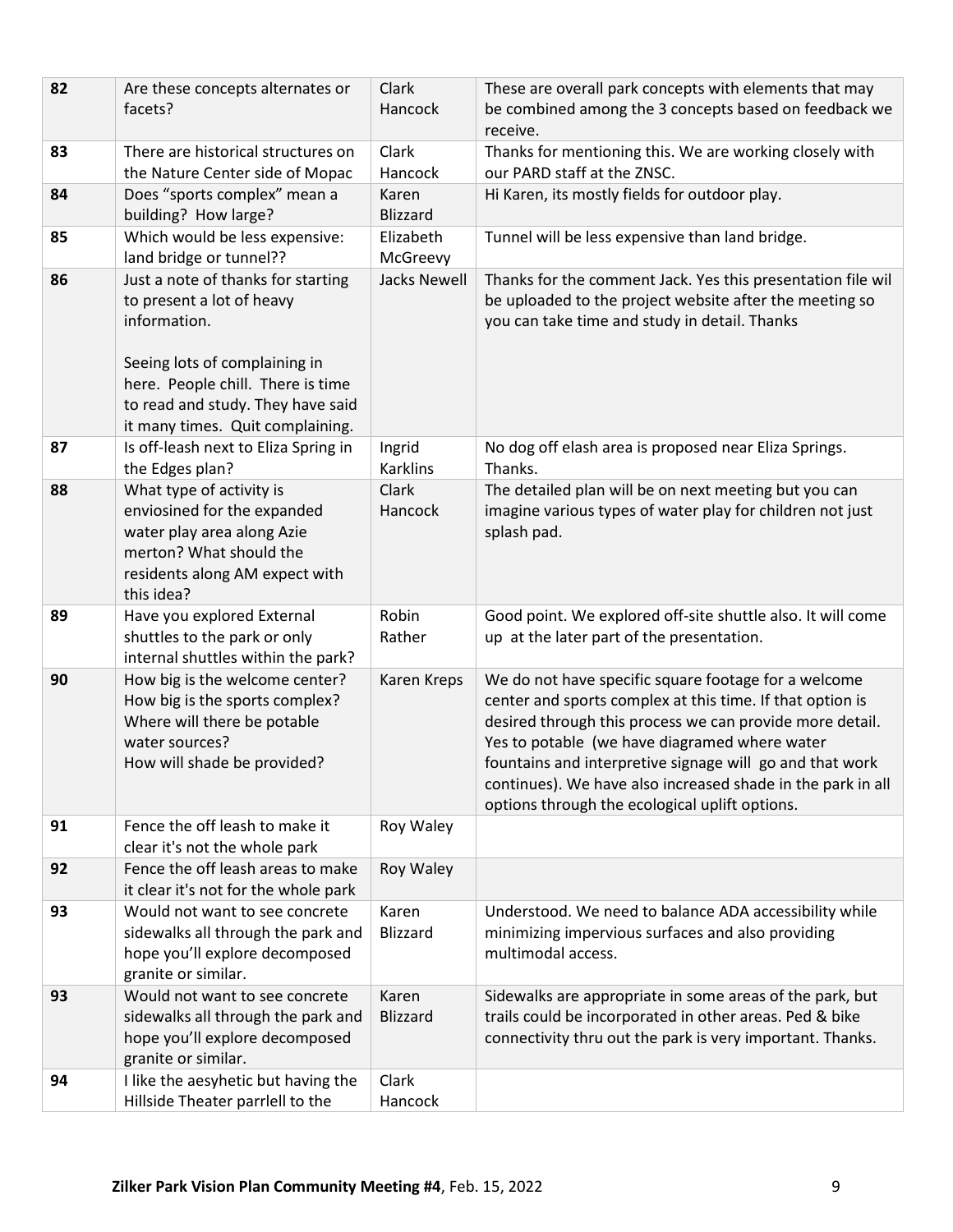|     | river whill cause wind ishes for                                        |                |                                                                                                                 |
|-----|-------------------------------------------------------------------------|----------------|-----------------------------------------------------------------------------------------------------------------|
|     | performances                                                            |                |                                                                                                                 |
| 95  | Can he Ecology maps with all<br>green sections be changed to a          | Anna Pittala   | Thank you for the note, Anna. I will pass it on to the<br>graphic designers.                                    |
|     | more colorblind coloring?                                               |                |                                                                                                                 |
| 96  | Would new transportation                                                | Laure          | We are discussing that option with CapMetro now. And we                                                         |
|     | options allow a visitor to bring                                        | McLaughlin     | are aware of the struggle. Thanks                                                                               |
|     | their $dog(s)$ ?                                                        |                |                                                                                                                 |
| 97  | Have y'all received feedback from                                       | Michael        | We've recieved feedback from PARD staff and have                                                                |
|     | Zilker Hillside Theatre about the                                       | Cannatti       | received comments from the theater group. Thanks Mike.                                                          |
|     | new proposed location in Edges?                                         |                |                                                                                                                 |
| 98  | Would the theatre be particularly                                       | Logan Daum     | There will be approproate noise controling plans for this                                                       |
|     | susceptible to Mopac road noise?<br>Seems like it should be far from    |                | area if the public decided to go this way. We can build<br>proper system on the top of the parking garage also. |
|     | Mopac if possible?                                                      |                |                                                                                                                 |
| 99  | Can you address the Azie Morton                                         | Jennifer       | We are rearranging the parking layout on the south side of                                                      |
|     | Road is dangerous question? And                                         | Treat          | Barton Springs pool for this option.                                                                            |
|     | is the answer to decrease surface                                       |                |                                                                                                                 |
|     | parking and access to Zilker from                                       |                |                                                                                                                 |
|     | Azie Morton?                                                            |                |                                                                                                                 |
| 100 | I'm at Zilker 5-6 days/week                                             | Laure          | Thanks for sharing your thoughts. Informal sports in the                                                        |
|     | walking my dogs and I can tell you<br>that soccer is very, very popular | McLaughlin     | park is very popular.                                                                                           |
|     | for young guys. Without that, I                                         |                |                                                                                                                 |
|     | don't see how a sports complex                                          |                |                                                                                                                 |
|     | would help.                                                             |                |                                                                                                                 |
| 101 | why does the hillside theater                                           | Linda Guy      | Hello Linda, This is one of the solutions to solve conjestion                                                   |
|     | need to be moved?                                                       |                | around the pool area.                                                                                           |
| 102 | What would the "seating" be for                                         | Roy Waley      | A sloped groud as it is today. We could entertain other                                                         |
|     | the Hillside?                                                           |                | ideas though. Thanks.                                                                                           |
| 103 | Where will a bridge end up on<br>north side of lake?                    | Sara<br>Madera | Austin High Scool and Lamar Beach. Thanks.                                                                      |
| 104 | pardon my typos: love the                                               | Clark          | Thanks for your comments. We will research more about                                                           |
|     | aesthetic of having the Hillside                                        | Hancock        | that issue cause there are lots of precedents of theaters                                                       |
|     | Teater adjacent to the river                                            |                | beside water.                                                                                                   |
|     | however the winds from the river                                        |                |                                                                                                                 |
|     | corrdidor will cause performance                                        |                |                                                                                                                 |
|     | concerns                                                                |                |                                                                                                                 |
| 105 | Hi, I joined late and am curious                                        | Diana Dierks   | Hello Diana, You can go to 'www.menti.com' and use the                                                          |
|     | how I can partipate in the poles?                                       |                | code '1465 5737' to participate on voting                                                                       |
|     | Do I need to be on facebook to do<br>so?                                |                |                                                                                                                 |
| 106 | There are two plans so far that                                         | Sarah Faust    | That's a possiblity, but dogs are already accessing Barton                                                      |
|     | include off-leash dog areas near                                        |                | Creek at Barking Springs at a high volume. Thanks.                                                              |
|     | Barton Creek, this seems like it                                        |                |                                                                                                                 |
|     | could create a water quality issue                                      |                |                                                                                                                 |
|     | with runoff from dog waste.                                             |                |                                                                                                                 |
|     | Could the off-leash areas be                                            |                |                                                                                                                 |
|     | located somewhere that does not                                         |                |                                                                                                                 |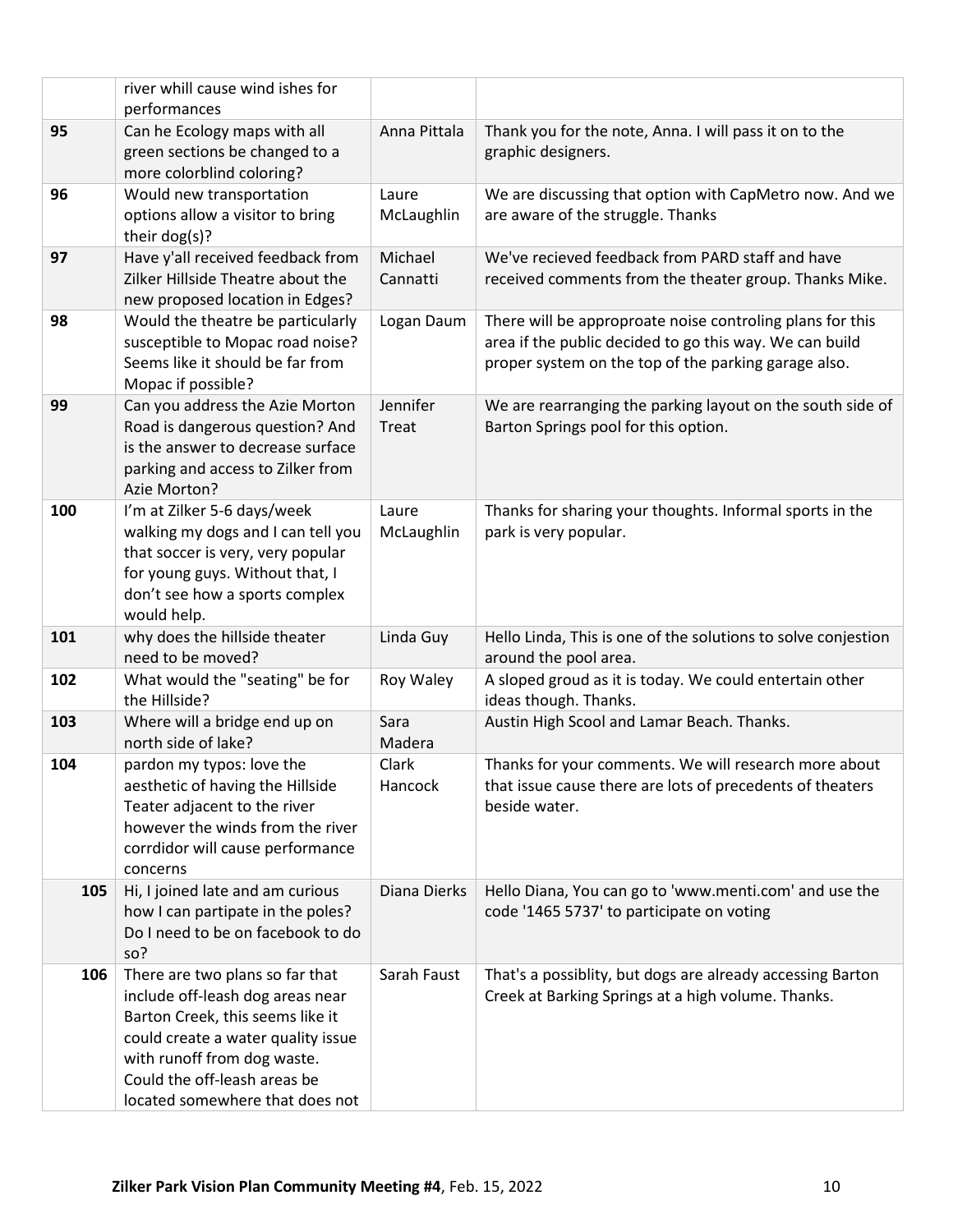|     | drain to Barton Creek? Near                                                                                                                                                                                                                         |                         |                                                                                                                                                                                                                                                                           |
|-----|-----------------------------------------------------------------------------------------------------------------------------------------------------------------------------------------------------------------------------------------------------|-------------------------|---------------------------------------------------------------------------------------------------------------------------------------------------------------------------------------------------------------------------------------------------------------------------|
|     | Mopac?                                                                                                                                                                                                                                              |                         |                                                                                                                                                                                                                                                                           |
| 107 | Where the Boat house currently is<br>located was the site of the McGill<br>Ferry                                                                                                                                                                    | <b>Clark</b><br>Hancock |                                                                                                                                                                                                                                                                           |
| 108 | What is the purpose of the of a<br>Welcome Center? Can't info be<br>accomplished by permanent signs<br>or possibly an interactive kiosk<br>with QR codes? I see a building<br>like this getting tagged and not<br>needed for the size of this park. | Carolyn<br>Vernick      | Thanks for your comments. You can leave additional<br>feedback in the survey.                                                                                                                                                                                             |
| 109 | Are there details to the re-work of<br><b>Stratford for Plan Concept C</b><br>available?                                                                                                                                                            | T.J. Owens              | This presentation will be uploaded to the project website<br>after the meeting so that you can take a closer look. About<br>funding or implementation, it will be on the next<br>community meeting.                                                                       |
| 110 | Question. Can anyone love the<br>roundabout idea more than me?                                                                                                                                                                                      | Michael<br>Cannatti     | Excellent question. ATD may be able to provide some<br>insight on biggest fans.                                                                                                                                                                                           |
| 111 | wow incredible green lift for<br>Barton Springs rd. Hope it gets<br>included additionally in one of the<br>other concepts :)                                                                                                                        | Jas Gill                |                                                                                                                                                                                                                                                                           |
| 112 | are the surface lots envisioned<br>pervious cover or impervious?                                                                                                                                                                                    | jessica<br>walbridge    | This is TBD but we would anticipate that the travel lane<br>would be impervious and parking bays impervious. We<br>have employed such detailing at Houston Arboretum and<br>Nature Center which is quite effective.                                                       |
| 113 | Need better accessible parking for<br>lift equipped vans. High top<br>vansa. level areas.                                                                                                                                                           | Nancy<br>Crowther       | Thank you for your comment.                                                                                                                                                                                                                                               |
| 114 | Can you provide how many<br>square feet of development -<br>including buildings, roads, parking<br>spaces total are included in each<br>of the three concepts?                                                                                      | Robin<br>Rather         | We have developed a number of comparative metrics and<br>will cointinue to develop others. We have, for example,<br>calculated length of trails, parking spaces, area of<br>ecological uplift but will consider these too.                                                |
| 115 | How does the new Atlas floodplan<br>map affect the Welcome Plaza<br>option?                                                                                                                                                                         | Michael<br>Cannatti     | We have studied the most recent floodplain mapping and<br>incorporated that into our thinking. Some improvements,<br>perhaps the welcome plaza would need to be resistent to<br>flooding.                                                                                 |
| 116 | Would Azie Morton be<br>considerably<br>widened for onstreet parking?                                                                                                                                                                               | katie<br>edwards        | It will be partially widened where the street parking is<br>located.                                                                                                                                                                                                      |
| 117 | Or is it only Barton Springs for on-<br>street parking?                                                                                                                                                                                             | katie<br>edwards        | Azie Morton have on-street parking partially also.                                                                                                                                                                                                                        |
| 118 | What hours and frequency would<br>the shuttles run? Would they be<br>free? Air conditioned?<br>What bicycle parking and riding<br>access will there be?                                                                                             | Karen Kreps             | This is all to be determined but in general you want 15<br>minute "headways" (a bus comes every 15 minutes).<br>Ideallyy thewould be free as this increases ridership, and<br>they would be air conditioned. Funding is TBD but will be<br>discussed at our next meeting. |
| 119 | So far, there is no mention of<br>climate or equity in any of these                                                                                                                                                                                 | Robin<br>Rather         | A detailed climate analysis is beyond the scope of the<br>work, but we have looked at floodplain, tree canopy,                                                                                                                                                            |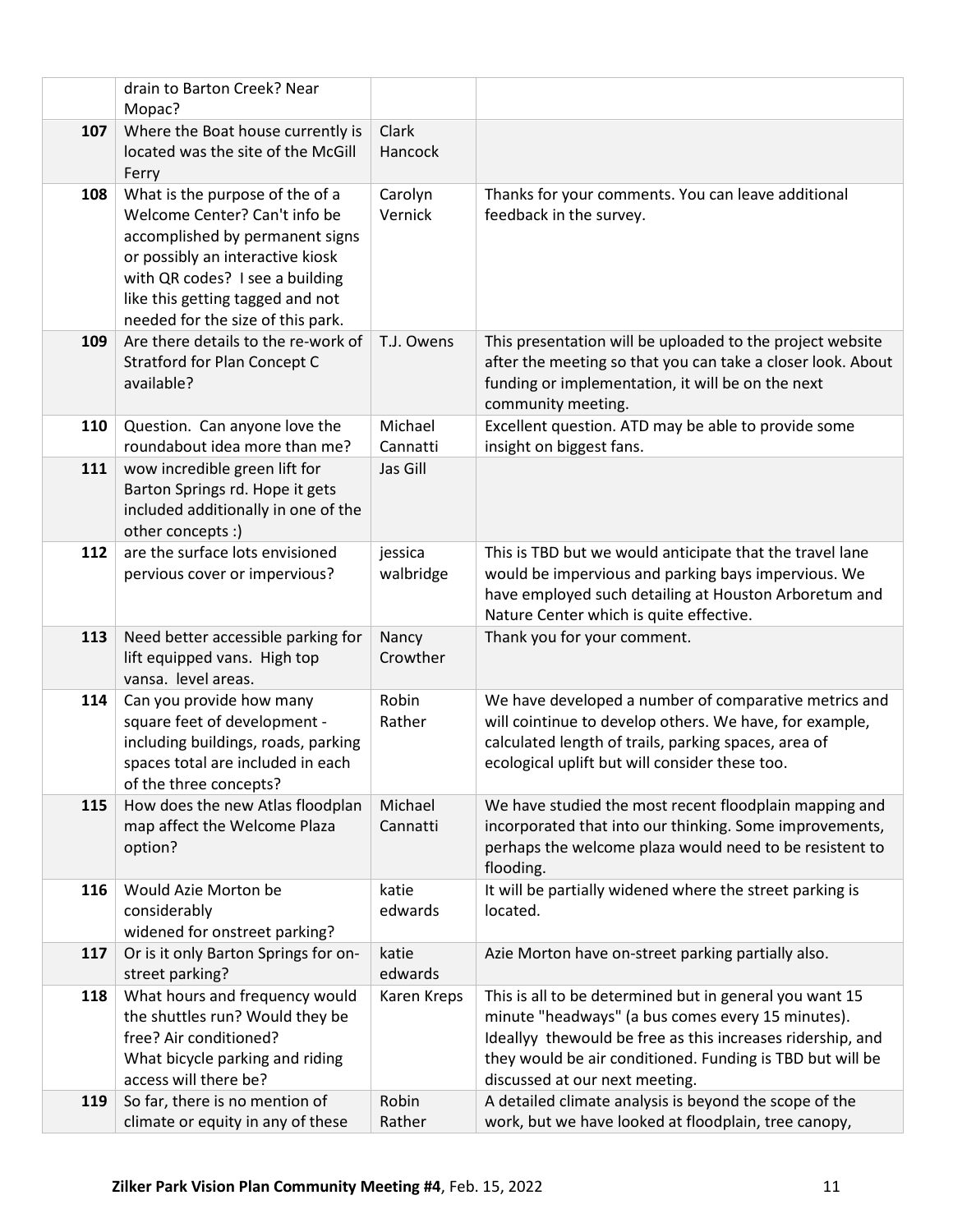|     | concepts. Are you planning to<br>provide some climate analytics<br>and some metrics around<br>inclusion and equity for these<br>three options/        |                           | water use, and other factors. We will be looking further at<br>equity and inclusion - of course these public<br>transportation strategies are key to more inclusive use of<br>the park.                                                                                                                                                   |
|-----|-------------------------------------------------------------------------------------------------------------------------------------------------------|---------------------------|-------------------------------------------------------------------------------------------------------------------------------------------------------------------------------------------------------------------------------------------------------------------------------------------------------------------------------------------|
| 120 | Don't use white letters on green<br>sheet<br>Cannot read                                                                                              | Caroline<br>Reynolds      | Thanks for the comments. We will make sure about that<br>part next time.                                                                                                                                                                                                                                                                  |
| 121 | How would the Barton Springs<br>Bridge be addressed in these<br>three concepts?                                                                       | Felicity<br>Maxwell       | ATD is undertaken a separate study on the Barton Springs<br>Bridge. That said, we would recommend that appropriate<br>bike and ped improvements as you have seen in these<br>potential road sections continue across the bridge and<br>beyond. Again funding for these improvements are TBD<br>and will be discussed at our next meeting. |
| 122 | How would the large oaks' roots<br>be protected with the terraces                                                                                     | <b>Judith Sims</b>        | Hello Judith. Yes we are aware of them. As we go into<br>more detailed design, that part will be more clearly<br>addressed.                                                                                                                                                                                                               |
| 123 | Do all plans use raised crosswalks<br>for Barton Springs Rd?                                                                                          | Edgar<br>Handal           | We have one option has raised crosswalk currently to<br>explore various options.                                                                                                                                                                                                                                                          |
| 124 | I cannot read the writing on my<br>laptop. I don't want to go to my<br>office and wide screen                                                         | Caroline<br>Reynolds      |                                                                                                                                                                                                                                                                                                                                           |
| 125 | Yeah this is a detail tbd but if<br>Goathouse is moved, what would<br>happen at its current location?                                                 | Clark<br>Hancock          | As currently anticipated that area would be revegetated.<br>That idea is to increase habitat connectivity from the<br>Nature Center to the lake and take improvements out of<br>Eanes Creek.                                                                                                                                              |
| 126 | Plan 3 seems like it will have<br>accessibility problems when it<br>gets crowded. People park in<br>Strange places when Zilker is full.               | Nancy<br>Crowther         | We will have accessibility plan not only with parking but<br>with internal and off-site shuttle to address the issue.<br>Thanks                                                                                                                                                                                                           |
| 127 | Street parking or a parking<br>gargage on Azie Morton is a<br>terrible idea. It's a main<br>thorughfare for two<br>neighborhoods with lots of traffic | Mary Lou<br>Bell          |                                                                                                                                                                                                                                                                                                                                           |
| 128 | Dedicated bike lanes for hike and<br>bike trail is an excellent idea                                                                                  | Karen<br><b>Brimble</b>   | Thank you Karen!                                                                                                                                                                                                                                                                                                                          |
| 129 | Why have a welcome center??                                                                                                                           | Elizabeth<br>McGreevy     |                                                                                                                                                                                                                                                                                                                                           |
| 130 | I am not infoavor of the Welcome<br>center and want to avoid more<br>built areas                                                                      | Megan<br>Meisenbach       |                                                                                                                                                                                                                                                                                                                                           |
| 131 | Be sure, with that berm as your<br>ADA option, that it is not too<br>steep for a wheelchair.                                                          | Laura<br>Cottam<br>Sajbel | Thanks Laura, we must comply with ADA regulations as<br>specified by the City of Austin                                                                                                                                                                                                                                                   |
| 132 | In terms of enhancement for<br>families/ children did I see that all<br>three concepts include new<br>playground / play areas in                      | Felicity<br>Maxwell       | Yes, new playgrounds are proposed in all three concepts.<br>Thanks.                                                                                                                                                                                                                                                                       |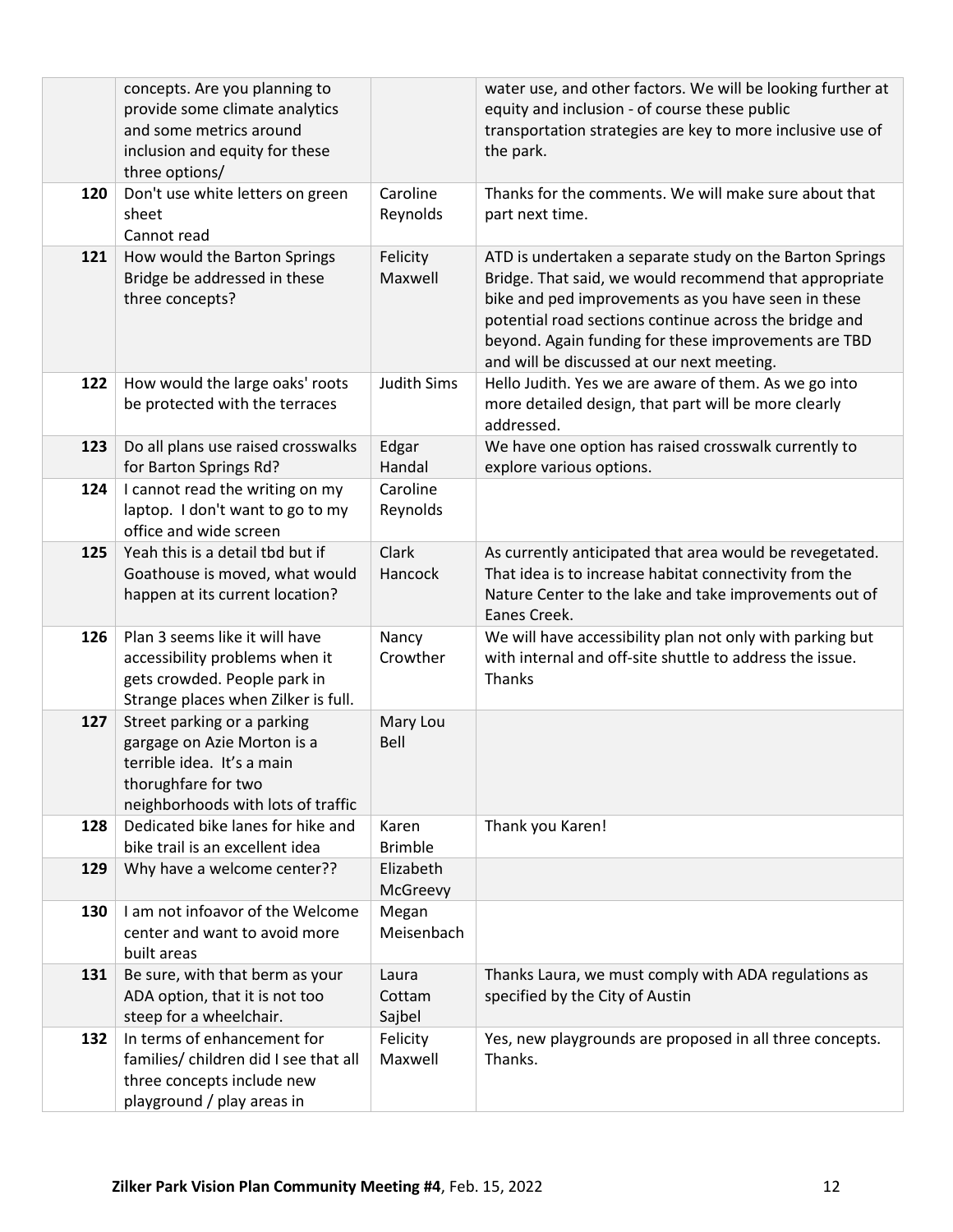|     | different parts of the park? If so<br>Thank you!                                                                                                                                                                                                         |                          |                                                                                                                                                                                                                                                                                                 |
|-----|----------------------------------------------------------------------------------------------------------------------------------------------------------------------------------------------------------------------------------------------------------|--------------------------|-------------------------------------------------------------------------------------------------------------------------------------------------------------------------------------------------------------------------------------------------------------------------------------------------|
| 133 | Park parking should cater to                                                                                                                                                                                                                             | Roy Waley                | Thanks for your comment.                                                                                                                                                                                                                                                                        |
|     | families and ada                                                                                                                                                                                                                                         |                          |                                                                                                                                                                                                                                                                                                 |
| 134 | You know, of course, that he<br>bikers drive at 25 mph and faster<br>down hill and can easily harm<br>themselves and walkers. We<br>have asked the; m to not come to<br>our n'hood, because they are a<br>danger to our children and elderly<br>walkers. | Caroline<br>Reynolds     |                                                                                                                                                                                                                                                                                                 |
| 135 | I hope improved signage is part of<br>all plans. I'm forever giving folks<br>directions to Barton Springs.                                                                                                                                               | Laure<br>McLaughlin      | It is part of the plan and will be addressed in more detail<br>as we move the plan forward. Thanks                                                                                                                                                                                              |
| 136 | Has there been any analysis of the<br>capacity of the park for people<br>with various levels of activity?<br>How many visitors can the land<br>sustain?                                                                                                  | Jeff Jack                | We performed in depth site analysis and needs<br>accessment plan which is accessible in the project website.                                                                                                                                                                                    |
| 137 | Thanks for speaking to the idea of<br>both internal and external<br>shuttles. But they need to go<br>much farther out into the city,<br>farther in all directions and the<br>shuttle needs to be a) free and<br>have tons of storage.                    | Robin<br>Rather          | We have discussed that specific question with CapMetro.<br>The big challenge is funding. They believe that the biggest<br>impediment to more transit use if the lack of quality<br>transite facilities on BSR and we have reviewed these<br>sections multiple times with both CapMetro and ATD. |
| 138 | Need more time to study is not an<br>option                                                                                                                                                                                                              | Melissa<br>Hawthorne     |                                                                                                                                                                                                                                                                                                 |
| 139 | Is there a plan for secure bike<br>parking?                                                                                                                                                                                                              | Edgar<br>Handal          | Not specifically but that is something we can look into<br>that.                                                                                                                                                                                                                                |
| 140 | Why the enormous clearance<br>unde the pedestrian bridge? 18-<br>wheelers?                                                                                                                                                                               | Elaine<br><b>Robbins</b> | City of Austin requires, I believe 14 foot clear for all<br>roadways.                                                                                                                                                                                                                           |
| 141 | When you say "exploring," is the<br>transportation team having<br>conversations with offsite garage<br>operators?                                                                                                                                        | Karen<br><b>Blizzard</b> | Yes we are currently made a list of all the garage operators<br>near Zilker Park and reaching out to them.                                                                                                                                                                                      |
| 142 | Need more time is not an option.                                                                                                                                                                                                                         | Melissa<br>Hawthorne     | The survey will later be available on the project website if<br>you need more time to reflect on your preferences.                                                                                                                                                                              |
| 143 | I'm confused. How do any of<br>these concepts "make Zilker Park<br>a more profitable major events<br>center for private interests"? I'm<br>missing something.                                                                                            | Michael<br>Cannatti      | live answered                                                                                                                                                                                                                                                                                   |
| 144 | Is the design team aware that<br>Toomey is a residential area of<br>>1,000 residents and not<br>restaurants as is the case along<br>Barton springs Road? Shuttles                                                                                        | Rebecca<br>Taylor        | We are aware of that issue. There will be proper safety<br>plan if the public choose the option. Thanks                                                                                                                                                                                         |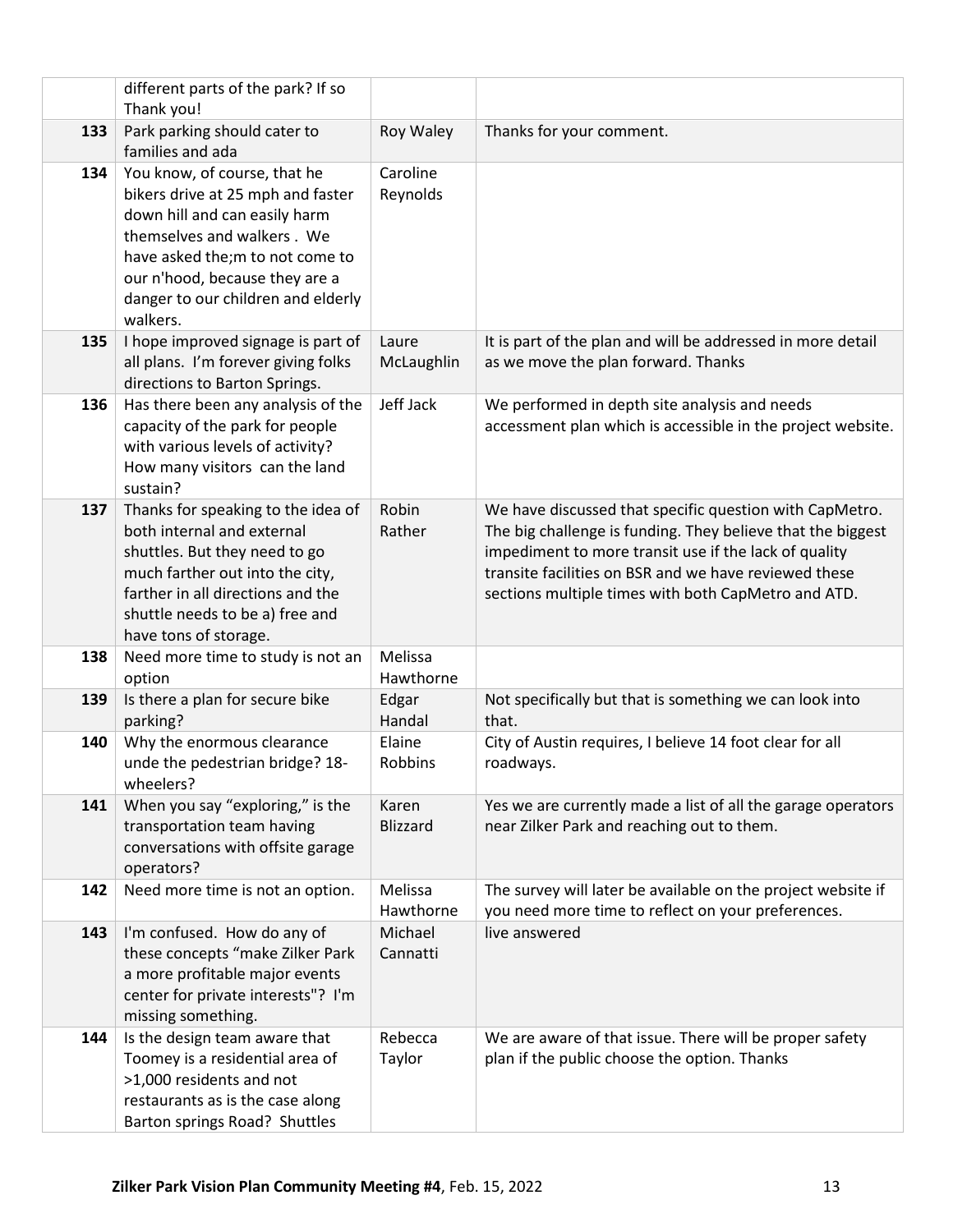|     | along Toomey are a nonstarter.<br>Think lots of children and dogs.                                                                                                                                                                                                      |                          |                                                                                                                                                                                                                                                                                                                     |
|-----|-------------------------------------------------------------------------------------------------------------------------------------------------------------------------------------------------------------------------------------------------------------------------|--------------------------|---------------------------------------------------------------------------------------------------------------------------------------------------------------------------------------------------------------------------------------------------------------------------------------------------------------------|
| 145 | Again concepts unfolded now.                                                                                                                                                                                                                                            | Melissa                  |                                                                                                                                                                                                                                                                                                                     |
|     |                                                                                                                                                                                                                                                                         | Hawthorne                |                                                                                                                                                                                                                                                                                                                     |
| 146 | I thought there was an option for<br>a part of the Great Lawn for<br>sports complex?                                                                                                                                                                                    | Clark<br>Hancock         | Not the great lawn. We have shown sports field in one<br>option on the Polo Field with the idea that these spaces<br>could still be accessible during events on the Great Lawn.                                                                                                                                     |
| 147 | Yikes! Who wants enjoy a musical                                                                                                                                                                                                                                        | Roy Waley                | There will be proper treatment about MoPac if the public                                                                                                                                                                                                                                                            |
|     | by MoPac                                                                                                                                                                                                                                                                |                          | choose that option. Thanks                                                                                                                                                                                                                                                                                          |
| 148 | I agree with Clark                                                                                                                                                                                                                                                      | Roy Waley                |                                                                                                                                                                                                                                                                                                                     |
| 149 | Water access with your own boat<br>depends on where the parking is.<br>Can you remind us where parking<br>would be near the proposed boat<br>areas?                                                                                                                     | Karen<br><b>Blizzard</b> | It varies in each of the three schemes.                                                                                                                                                                                                                                                                             |
| 150 | Are you differentiating water<br>access by canoe/kayak/boat and<br>swimming? Bc I think the steps<br>and revegetation by the Barking<br>Springs area from Concept C is<br>brilliant and definitely should be<br>part of any plan but not for<br>boating. For swimming!! | Sarah<br>Jovinelly       | That's a level of detail we've not yet gotten to but a good<br>point. We'll give it a look!                                                                                                                                                                                                                         |
| 151 | How will the MoPac Expansion<br>work with this plan?                                                                                                                                                                                                                    | Jason Cheng              | There is not a specific plan yet for MOPAC but we have<br>met with the state and these options can work with the<br>options currently under consideration. It is not our task to<br>design MOPAC and it is anticipated that the public process<br>for that proposal will take several more years to be<br>resolved. |
| 152 | The nature Center side of Mopac<br>is wilder and should be<br>maintained                                                                                                                                                                                                | Clark<br>Hancock         | Thanks for your comment.                                                                                                                                                                                                                                                                                            |
| 153 | Would there be security issues<br>with the tunnel concept<br>(especially at night)?                                                                                                                                                                                     | Karen<br><b>Blizzard</b> | We are aware of the issue following with tunnel option.<br>But there are a lot of good precedent about how we can<br>make tunnel safer and the team will explore more as the<br>survey goes. Thanks                                                                                                                 |
| 154 | Many of the productions at the<br>theatre rely on foot traffic coming<br>from the pool to boost<br>attendance. Moving it near<br>MoPac would limit that<br>considerably.                                                                                                | David<br>Ponton          | There is as with all of these options, tradeoff. The theater<br>is open to looking at a new location because of the current<br>congeestion in the pool area, but of course there are<br>details that will need to be resolved. The internal shuttle<br>will help alleviate some of your concern.                    |
| 155 | Love the tarffic circle at Barton<br>Springs Rd and the back entry of<br>the Nature Center. Assuming<br>sidewalks along Barton Springs Rd<br>and Stratford Dr would be part of<br>any plan allowing for safe foot<br>traffic                                            | Judith Craft             | You are correct Judith. In any plan, safer pedestrian traffic<br>will be part of the plans.                                                                                                                                                                                                                         |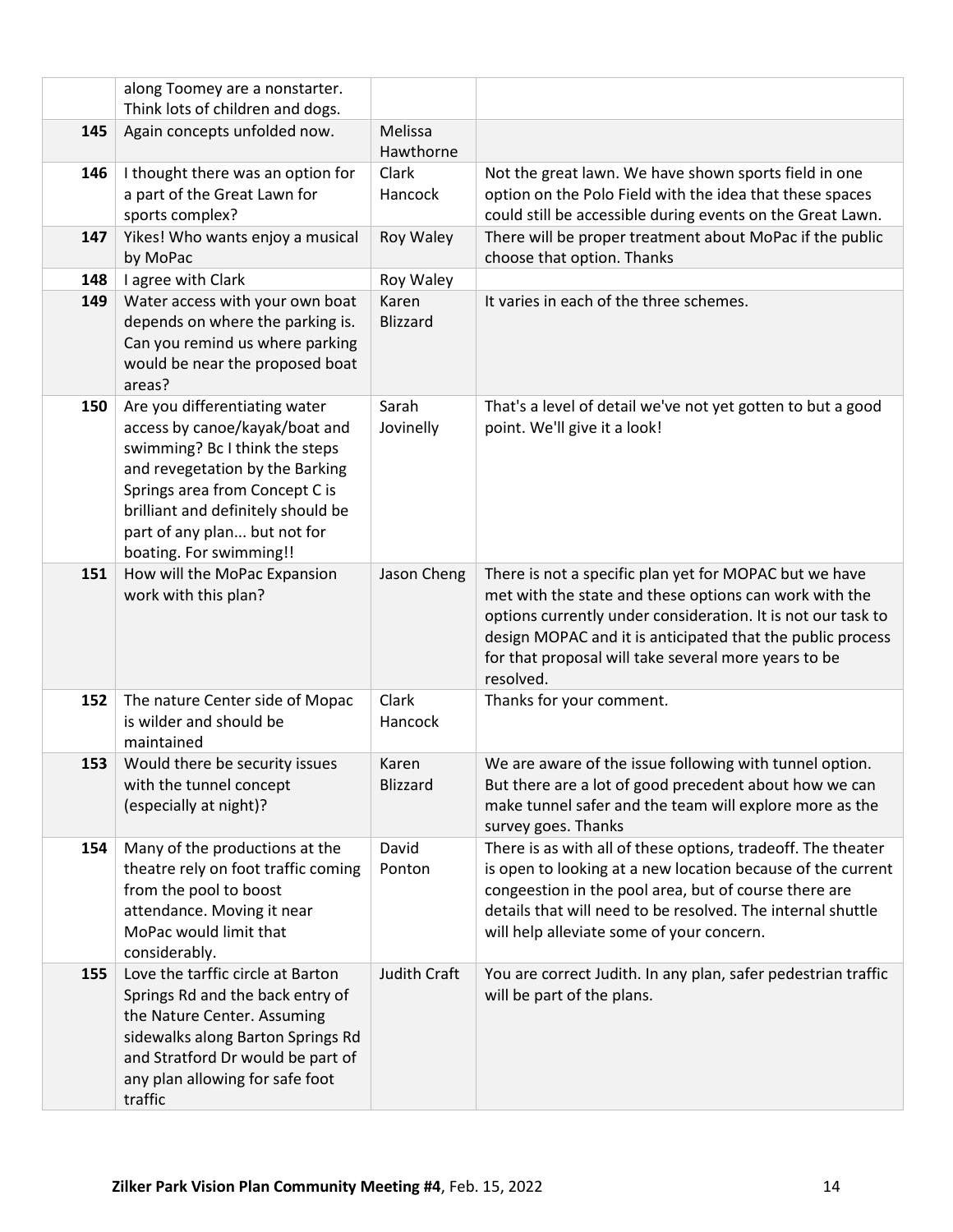| 156 | Design Workshop has presented                                       | Karen                    | Thank you Karen. Lots of moving parts here and you know.                                         |
|-----|---------------------------------------------------------------------|--------------------------|--------------------------------------------------------------------------------------------------|
|     | three very creative strategies.                                     | <b>Brimble</b>           | We welcome your ideas and comments!                                                              |
|     | Thank you for your great work.                                      |                          |                                                                                                  |
| 157 | Off site parking with shuttles to                                   | Roy Waley                | Thanks for your comment.                                                                         |
|     | and iside the park                                                  |                          |                                                                                                  |
| 158 | Barking Springs is part of Zilker                                   | Sarah                    | live answered                                                                                    |
|     | Park's accessibility to people of all                               | Jovinelly                |                                                                                                  |
|     | income levels. It allows for a free                                 |                          |                                                                                                  |
|     | family outing. The SES split of                                     |                          |                                                                                                  |
|     | people on the paid side vs free                                     |                          |                                                                                                  |
|     | side is almost visible so                                           |                          |                                                                                                  |
|     | removing swimming accessibility                                     |                          |                                                                                                  |
|     | in Barking Springs would really                                     |                          |                                                                                                  |
|     | reduce equity and accessibility                                     |                          |                                                                                                  |
| 159 | I agree that there will be beaufiul                                 | Jonatan                  | The intent on either side of MOPAC is to increase habitat                                        |
|     | views if the theatre was close to                                   | <b>Salinas</b>           | connectivity from the nature center to the lake and from                                         |
|     | the water, but how will the affect                                  |                          | the botanical garden to the lake. This scheme is a                                               |
|     | the wildlife (ex. ALAN exposure)?                                   |                          | substantial improvement over the current condition and                                           |
|     |                                                                     |                          | we believe that even with the theatre we believe there is                                        |
|     |                                                                     |                          | adequate width for habitat connectivity                                                          |
| 160 | Is the great lawn still a concert                                   | Laure                    | The city has current arrangements with events that will                                          |
|     | venue? I hope not!                                                  | McLaughlin               | continue. Whether those arrangements continue or are                                             |
|     |                                                                     |                          | modified in the future is beyond the scope of this study.                                        |
| 161 | Another vote for secure bike                                        | Elaine<br><b>Robbins</b> | Thank you for your comment, Elaine.                                                              |
|     | parking. Unbelievable that that's<br>not yet incorporated!          |                          |                                                                                                  |
| 162 | Is it safe to put parking on top of                                 | Anna Pittala             | live answered                                                                                    |
|     | the landfill?                                                       |                          |                                                                                                  |
| 163 | Great job, Design Workshop!                                         | Karen                    | Thank you for your comment Karen!                                                                |
|     |                                                                     | <b>Blizzard</b>          |                                                                                                  |
| 164 | I'm sorry this question is late                                     | Tanya                    | Tanya, I'd love to help answer. Can you clarify in another                                       |
|     | But, is there more minorites on                                     | Walker                   | question?                                                                                        |
|     | the eastside of Mopac and is it                                     |                          |                                                                                                  |
|     | easy to access? If there's a place                                  |                          |                                                                                                  |
|     | to rent kayaks there?                                               |                          |                                                                                                  |
| 165 | Why are y'all using ecological                                      | Jonatan                  | This is the term we are using for this plan and includes the                                     |
|     | uplift rather than ecological                                       | Salinas                  | meaning of ecological restoration inside. Thanks                                                 |
|     | restoration?                                                        |                          |                                                                                                  |
| 166 | Dig up the landfill and put an<br>underground garage on part of it, | <b>Craig Nazor</b>       | That is an option though it would require further study<br>beyond the scope of this master plan. |
|     | if you are going to add parking.                                    |                          |                                                                                                  |
| 167 | Will there be a time to view or                                     | T.J. Owens               | Yes. The cultural resource members on the consultant                                             |
|     | take a deeper dive to bring up the                                  |                          | team have reviewed all three schemes relative to the                                             |
|     | cultural preservation aspects of                                    |                          | cultural resource survey to insure that all of those                                             |
|     | these proposals?                                                    |                          | resources are protected.                                                                         |
| 168 | Why is there not more rewilding                                     | Roy Waley                | As great lawn is one of the most loved part of the Zilker,                                       |
|     | of the Great Lawn?                                                  |                          | we are trying to keep the space with more tree canopy                                            |
|     |                                                                     |                          | and partial ecological uplift.                                                                   |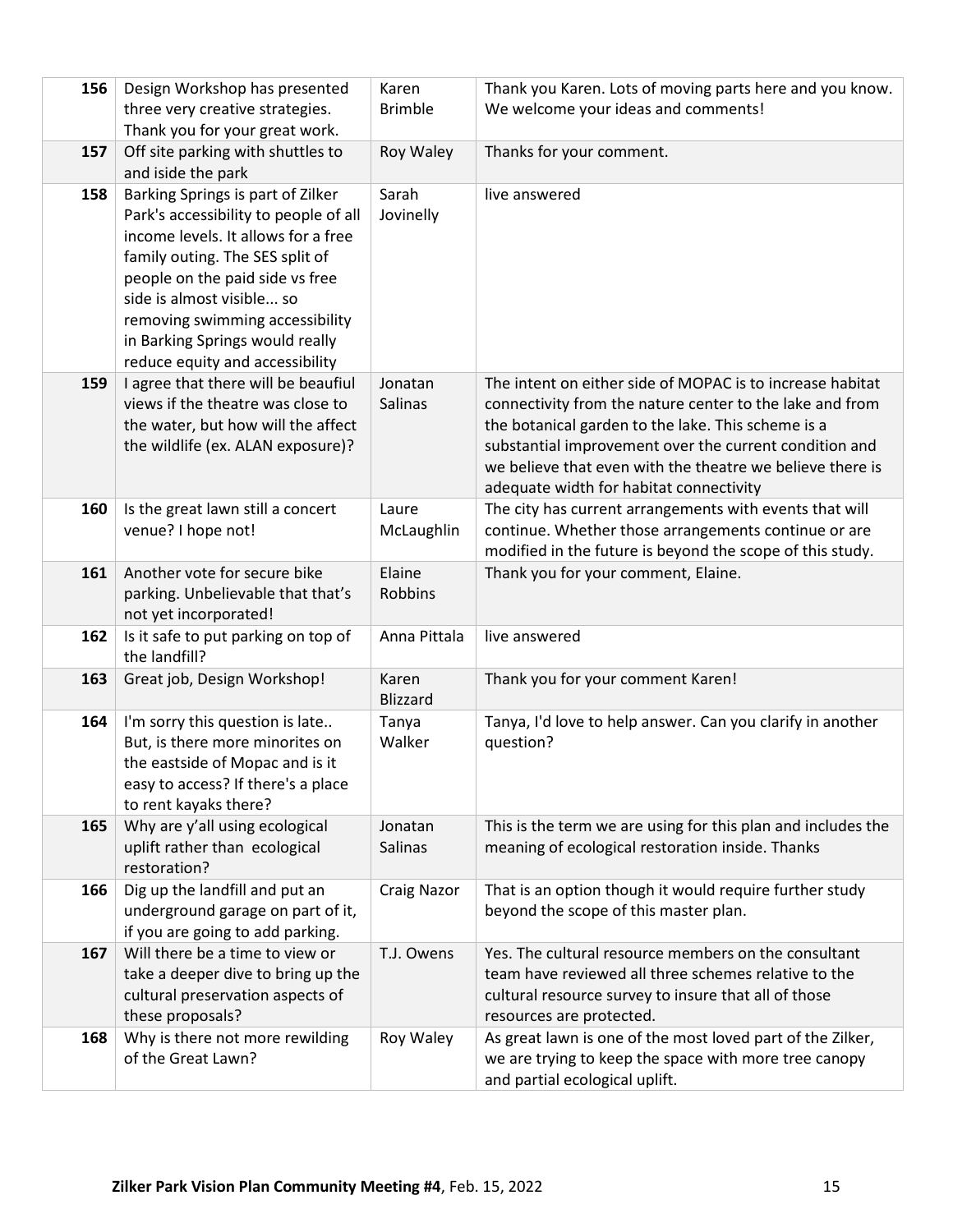| 169 | I do like the idea of water access<br>points to Barton Creek, but I don't<br>care for the paved Welcome<br>Center version in the slides. Don't<br>we need more wild restoration in<br>that area to shore up and stabilize<br>the banks of Barton Creek?                                                                                                                                                                                                                                                                                    | Laura<br>Cottam<br>Sajbel | live answered                                                                                                                                 |
|-----|--------------------------------------------------------------------------------------------------------------------------------------------------------------------------------------------------------------------------------------------------------------------------------------------------------------------------------------------------------------------------------------------------------------------------------------------------------------------------------------------------------------------------------------------|---------------------------|-----------------------------------------------------------------------------------------------------------------------------------------------|
| 170 | Would it be possible to consider<br>the use of more natural paving<br>materials for lots, bridges and<br>trails? The plans show soooo<br>much concrete. It would be<br>heartbreaking to pave Zilker Park<br>which is best known as a natural<br>GREEN space. Would it be<br>possible to simplify the land<br>bridge? so that it's not such an<br>imposing manmade structure?<br>Would it be safe to remove lanes<br>from Barton Springs Road and<br>allow on-street parking on such a<br>busy road? Thank you for your<br>time and effort. | Anne Miller               | live answered                                                                                                                                 |
| 171 | Where would the main entrance<br>be for Zilker Bontanical Garden?                                                                                                                                                                                                                                                                                                                                                                                                                                                                          | Mary Lou<br>Bell          | live answered                                                                                                                                 |
| 172 | too many cars driving through to<br>get to MoPac. Is there any way to<br>reduce that traffic?                                                                                                                                                                                                                                                                                                                                                                                                                                              | maggie<br>Stenz           | Unfortunately no. The existing road network is in place<br>and we're trying to propose road calming elements to help<br>slow traffic. Thanks. |
| 173 | Are these figures posted<br>somewhere?<br>Can you provide how many<br>square feet of development -<br>including buildings, roads, parking<br>spaces total are included in each<br>of the three concepts?<br>Design Workshop I Kurt<br>Culbertson<br>7:16 PM<br>We have developed a number of<br>comparative metrics and will<br>cointinue to develop others. We<br>have, for example, calculated<br>length of trails, parking spaces,<br>area of ecological uplift but will<br>consider these too.                                         | Megan<br>Meisenbach       |                                                                                                                                               |
| 174 | Appreciate the strong alternative<br>transportation elements in this<br>round. Also the ecological uplift<br>focus is critically important. Thank                                                                                                                                                                                                                                                                                                                                                                                          | Robin<br>Rather           |                                                                                                                                               |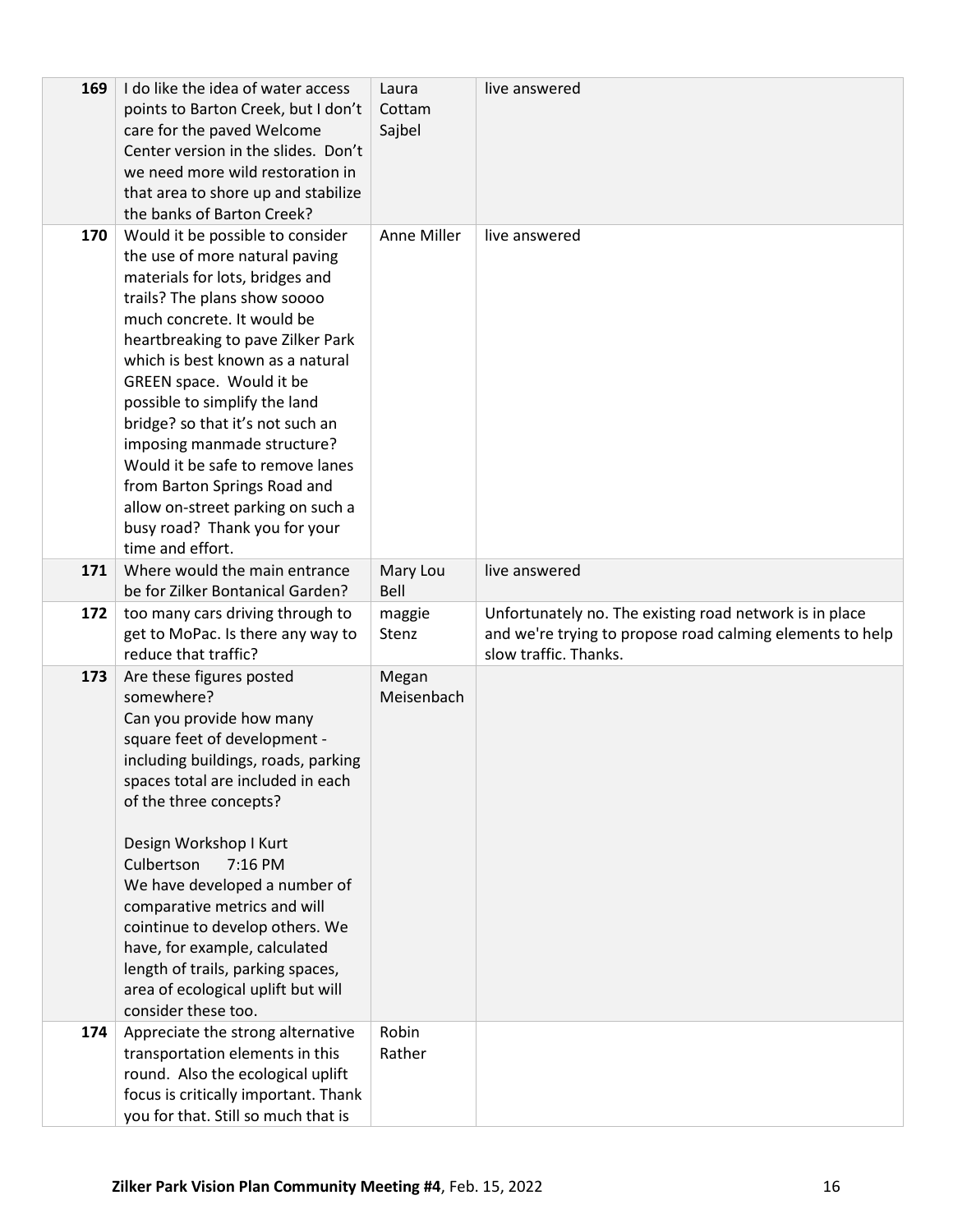|     | hard to follow, hard to translate<br>for general audiences and comes<br>across somewhat incoherent but<br>thank you for putting concepts<br>out for continued study and<br>dialog.                                                                                                                                                                                                                                                                                                       |                           |                                                                                                                                                                               |
|-----|------------------------------------------------------------------------------------------------------------------------------------------------------------------------------------------------------------------------------------------------------------------------------------------------------------------------------------------------------------------------------------------------------------------------------------------------------------------------------------------|---------------------------|-------------------------------------------------------------------------------------------------------------------------------------------------------------------------------|
| 175 | Agree with an earlier comment<br>that we need more secure bike<br>parking. Theft has been a big<br>issue near Barton Springs, and<br>more people would likely ride to<br>the park if there were better,<br>more secure means of storing or<br>guarding locked bikes.                                                                                                                                                                                                                     | Laura<br>Cottam<br>Sajbel | Good point. We'll take a look at that                                                                                                                                         |
| 176 | why were facilities dedicated to<br>natural and cultural heritage<br>preservation not included in the<br>first two options?                                                                                                                                                                                                                                                                                                                                                              | Clark<br>Hancock          | live answered                                                                                                                                                                 |
| 177 | Great work. Please consider<br>adding potential spots for RETAIL.<br>Nothing worse than being<br>hungry/thirsty in the park (which<br>already doesnt have enough<br>lighting or shade to walk in/out).<br>Added foot traffic will be amazing<br>for this. Thanks                                                                                                                                                                                                                         | Jas Gill                  | We would anticipate a discussion abou this point at our<br>next meeting.                                                                                                      |
| 178 | what is cost estimate for each<br>major component of each plan?                                                                                                                                                                                                                                                                                                                                                                                                                          | <b>Bill Bunch</b>         | We have begun costing major elements but want to focus<br>our efforts on the ideas that emerge from this meeting.<br>Costs and funding will be discussed at the next meeting. |
| 179 | We need as much ecological<br>restoration as possible.                                                                                                                                                                                                                                                                                                                                                                                                                                   | <b>Craig Nazor</b>        | Thank you for your comment, Craig.                                                                                                                                            |
| 180 | Will the off leash areas be<br>fenced? To make clear the rest of<br>the park is on leash                                                                                                                                                                                                                                                                                                                                                                                                 | Roy Waley                 | Yes the off-leash area in the plans will be fenced.                                                                                                                           |
| 181 | We don't need any re-wilding in<br>Zilker Metropolitan Park<br>We are fortunate have over 800<br>acres of beautiful WILD protected<br>land immediately to the west of<br>Barton Springs Poolit's called<br>the Barton Creek Greenbelt.<br>The metropolitan park needs to<br>be maintained as a<br>conventional/traditional<br>parkmuch like the Great Lawn is<br>nowwe have thousands of<br>people who live in condos and<br>apts just across the river that<br>need that open park land | Ralph<br>Webster          | live answered                                                                                                                                                                 |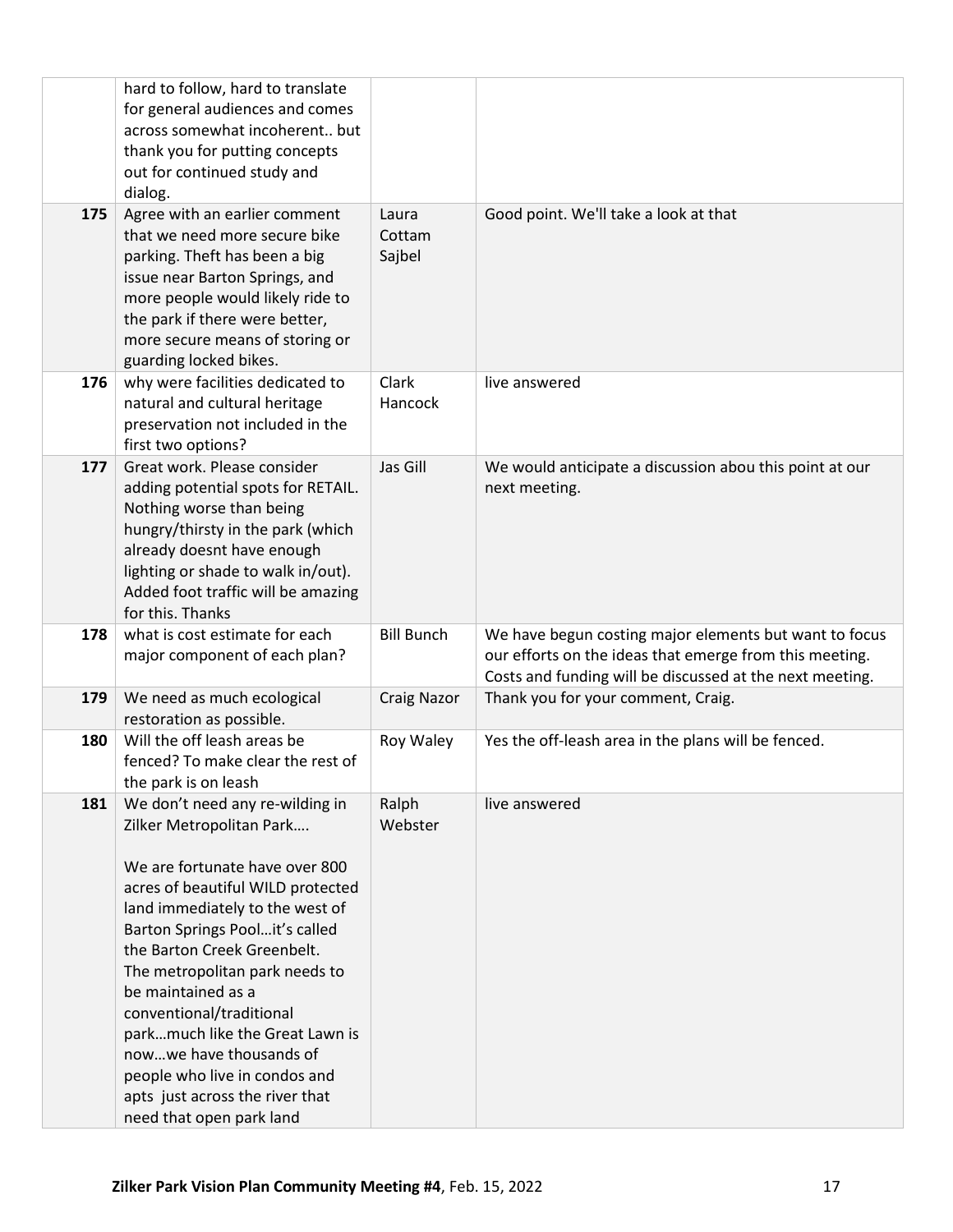| 182 | We need to minimize mowing.                                                                                                                               | <b>Craig Nazor</b>   | We're hearing that some park patrons want fields and<br>open areas to play in, that requires mowing. All park<br>concepts try to balance open play area and non mowed<br>areas. Thanks.    |
|-----|-----------------------------------------------------------------------------------------------------------------------------------------------------------|----------------------|--------------------------------------------------------------------------------------------------------------------------------------------------------------------------------------------|
| 183 | where is plan to save Barton<br>springs?                                                                                                                  | <b>Bill Bunch</b>    |                                                                                                                                                                                            |
| 184 | Also wondering if ACL and Trail of<br>Lights would still be in Zilker Park,<br>or if in the new vision these<br>events would no longer be at<br>Zilker?   | maggie<br>Stenz      | The city has current arrangements that would be honored.<br>Wether those relationships continue as is, discontinued, or<br>modified is not a topic for this master plan.                   |
| 185 | What did the "needs" accessment<br>base its metrics on? Did it start<br>with what the land can sustain<br>versus what people want to do<br>with the land? | Jeff Jack            | live answered                                                                                                                                                                              |
| 186 | How is there another planning<br>process.                                                                                                                 | Melissa<br>Hawthorne | live answered                                                                                                                                                                              |
| 187 | Where will people would park if<br>they got rid of the parking lot to<br>make the welcome Center? How<br>far will people have to walk?                    | Heather<br>Potts     | Hello Heather. The accessibility plan for Zilker park will<br>noe be limited to parking but with internal shuttle, Zilker<br>Eagle, and off-site shuttle to maximise accessibility. Thanks |
| 188 | Thank you                                                                                                                                                 | Roy Waley            |                                                                                                                                                                                            |
| 189 | It seems that some components<br>of each of these plans could<br>become the final design, rather<br>than one plan being adopted as is.                    | <b>Judith Craft</b>  | In our experience that is typically the case. The preferred<br>plan is almost always a combination of the best elements<br>of each alternative scheme.                                     |
| 190 | Isn't that the point of the Vision<br>Plan was to bring together all the<br>pieces of the park.                                                           | Melissa<br>Hawthorne | live answered                                                                                                                                                                              |
| 191 | Curious what other cities' creative<br>approaches have been studied for<br>inspiration/adoption?                                                          | Rebecca<br>Taylor    | We are looking at other parks within Texas and outside of<br>Texas at the same time. This include Memorial Park in<br>Houston and Hardberger park in San Antonio.                          |
| 192 | I agree with Craig                                                                                                                                        | Roy Waley            |                                                                                                                                                                                            |
| 193 | Will future meetings also be on<br>zoom if held in person?                                                                                                | Debbie<br>Cooper     | It will be decided based on the situation at that time with<br>COVID.                                                                                                                      |
| 194 | Need more wheelchair accessible<br>picnic tables, Wheelchair swings.                                                                                      | Nancy<br>Crowther    | Good point. There is an accessibility consultant on the<br>consulting team who is tasked with developing that<br>component of the master plan. We will pass on your<br>comments to him.    |
| 195 | There are the roadway<br>improvements, the so called<br>"maintenance", the bridge at Azie<br>Morton, and now the Garden<br>Vision Plan                    | Melissa<br>Hawthorne | live answered                                                                                                                                                                              |
| 196 | Is there room for charter buses to<br>park?                                                                                                               | Nancy<br>Crowther    | live answered                                                                                                                                                                              |
| 197 | The botanical garden still has                                                                                                                            | <b>Craig Nazor</b>   | it is our understanding that the botanical garden will be                                                                                                                                  |
|     | some excellent native habitat,                                                                                                                            |                      | preparing an update of its master plan. Although we have                                                                                                                                   |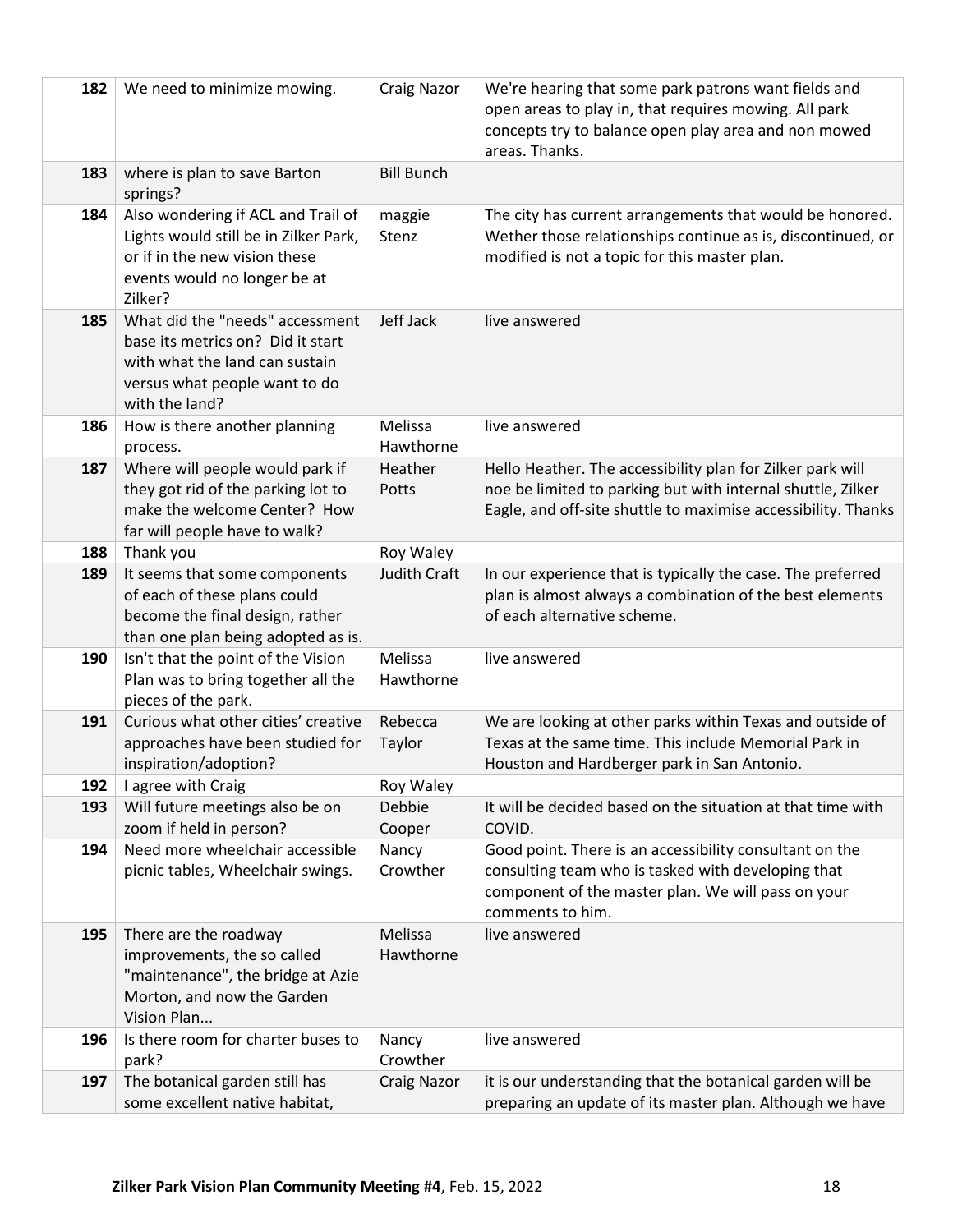|     | which they are going to want to<br>remove eventually. The public<br>may not have much control over<br>that process. The best way to<br>mitigate for that would be to<br>increasenative habitat elsewhere<br>in Zilker Park.                                                                                                                                                                                                                |                          | considered the needs of the garden and met with them<br>several times, what happens within the boundaries of the<br>garden itself, will be the subject of that new planning<br>effort.                                               |
|-----|--------------------------------------------------------------------------------------------------------------------------------------------------------------------------------------------------------------------------------------------------------------------------------------------------------------------------------------------------------------------------------------------------------------------------------------------|--------------------------|--------------------------------------------------------------------------------------------------------------------------------------------------------------------------------------------------------------------------------------|
| 198 | Re traffic, is the goal to<br>accommodate or<br>mitigate/translate to other forms<br>of transit aside from cars?                                                                                                                                                                                                                                                                                                                           | Rebecca<br>Taylor        | Ensuring accessibility for folks to get to the park in a<br>variety of ways - including walking/rolling, biking, taking<br>transit, as well as driving - is a major goal for the Vision<br>Plan.                                     |
| 199 | Please post the cost estimate for<br>each major component of each<br>plan before the next meeting on<br>March 3.                                                                                                                                                                                                                                                                                                                           | Megan<br>Meisenbach      | Cost estimates will be incorporated at the next community<br>meeting when preferences are narrowed to a draft plan.<br>This meeting will address operations, implemenation and<br>funding strategies.                                |
| 200 | Where can I find a copy of the<br>Austin Nature Center Vision Plan?<br>As well as the Zilker Botanical<br><b>Garden Vision Plan?</b>                                                                                                                                                                                                                                                                                                       | Susan<br>Goldberg        | Zilker Botanical Garden Phase 1 Master Plan can be found<br>on their website:<br>https://www.austintexas.gov/department/zilker-<br>botanical-garden-master-plan. Austin Nature and Science<br>Center's plan is still in the process. |
| 201 | Suggest that you consider an<br>extra zoom that would focus on<br>issues more deeply. for example,<br>a deeper look at ecological uplift,<br>at transportation issues, parking<br>issues, welcome center,<br>recreation features, cultural and<br>equity issues. This was a "fly over"<br>that left a lot of questions<br>unanswered in terms of specifics<br>and was long and somewhat hard<br>to follow due to inherent<br>"choppiness." | Robin<br>Rather          | live answered                                                                                                                                                                                                                        |
| 202 | I second Robin Rather's concern<br>for an environmental impact<br>study and saw the answerwhy<br>is an environmental impact study<br>not feasable?                                                                                                                                                                                                                                                                                         | Nicole<br>Sanford        | live answered                                                                                                                                                                                                                        |
| 203 | Regarding interpretation, it would<br>be great to have numerous<br>education hubs throughout the<br>park.                                                                                                                                                                                                                                                                                                                                  | Karen<br><b>Blizzard</b> | There will be an interpretive component to the master<br>plan that is underway. Educational opportunities is an<br>important focus of that effort.                                                                                   |
| 204 | Can we find out total proposed<br>impervious cover - added or<br>subtracted - per the three plans?<br>And does this impervious cover<br>replaces current parking lot<br>space? Thanks.                                                                                                                                                                                                                                                     | Robbin<br>Trusty         | live answered                                                                                                                                                                                                                        |
| 205 | Getting to this meeting made me<br>jump hurdles to multiple                                                                                                                                                                                                                                                                                                                                                                                | Jonatan<br>Salinas       | Sorry for the inconvenience. If you sign up for updates, it<br>will be much easier to keep track of the project. Thanks                                                                                                              |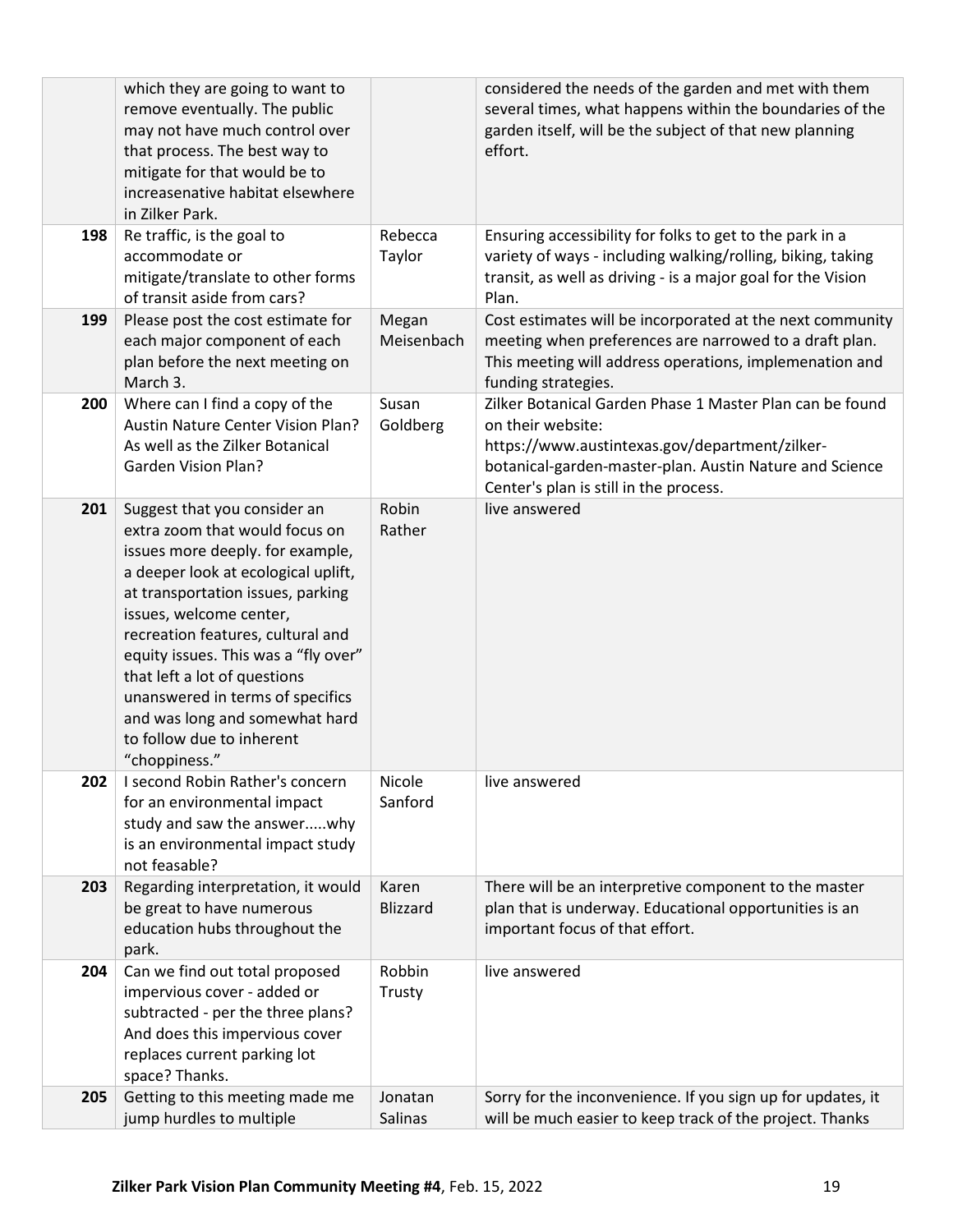|     | platforms (facebook ->                                                                                                                                                                                                                                                                                      |                           |                                                                                                                                                  |
|-----|-------------------------------------------------------------------------------------------------------------------------------------------------------------------------------------------------------------------------------------------------------------------------------------------------------------|---------------------------|--------------------------------------------------------------------------------------------------------------------------------------------------|
|     | instagram $\rightarrow$ links), how can y'all<br>improve this process?                                                                                                                                                                                                                                      |                           |                                                                                                                                                  |
| 206 | It was mention that in the next<br>community input meeting (#5)<br>there will be a discussion which<br>would include "partnerships"<br>what groups does this partnership<br>opportunity include? So how<br>much more "commercilization of<br>the park is included in the options<br>presented?              | Jeff Jack                 | That will be part of the discussion at the next meeting.                                                                                         |
| 207 | Thank you to everyone for all the<br>time and effort being poured into<br>this project. It matters to so<br>many people.                                                                                                                                                                                    | Laura<br>Cottam<br>Sajbel | Thanks for your comment!                                                                                                                         |
| 208 | How have y'all reached out to the<br>east side? Who is on this team?<br>How about BIPOC leadership<br>positions?                                                                                                                                                                                            | Jonatan<br>Salinas        |                                                                                                                                                  |
| 209 | Sierra Club is supportive of<br>Rewilding because of the Carbon<br>Capture aspect. Why isn't that a<br>bigger part of the discussion?                                                                                                                                                                       | Roy Waley                 | live answered                                                                                                                                    |
| 210 | Is the Zilker Vision Plan<br>integrating the Zilker Rewilding<br>Plan? If not, why not?                                                                                                                                                                                                                     | Anna Pittala              | live answered                                                                                                                                    |
| 211 | Has the design team included the<br>known traffic impacts associated<br>with multiple 90' towers<br>approved for either end of<br>Toomey, in the suite of attributes<br>of the various options? Public<br>safety was not mentioned as a<br>priority for the plans as criteria.<br>When does that factor in? | Rebecca<br>Taylor         | Public safety, particularly on Barton Springs Road and<br>calming of traffic in and around the park is a consideration<br>in all of the options. |
| 212 | Thank you, Claire. There is a lot to<br>take in here and I appreciate your<br>process. Good possibilities.                                                                                                                                                                                                  | Clark<br>Hancock          |                                                                                                                                                  |
| 213 | Does PARD and the vision plan<br>support raising the Austin Livable<br>Wage and providing increased<br>benefits to lower income<br>"temporary" PARD staff, such as<br>the lifeguards at Barton Springs<br>Pool and other park employees<br>who work to keep the park clean<br>and nice on a daily basis?    | Scott Cobb                | No, this issue is not part of the scope of work. Thanks.                                                                                         |
| 214 | We just heard about tree canopy<br>being the easiest climate                                                                                                                                                                                                                                                | Bobby<br>Rigney           | There is considerable provision of additional tree canopy<br>in all three options.                                                               |
|     |                                                                                                                                                                                                                                                                                                             |                           |                                                                                                                                                  |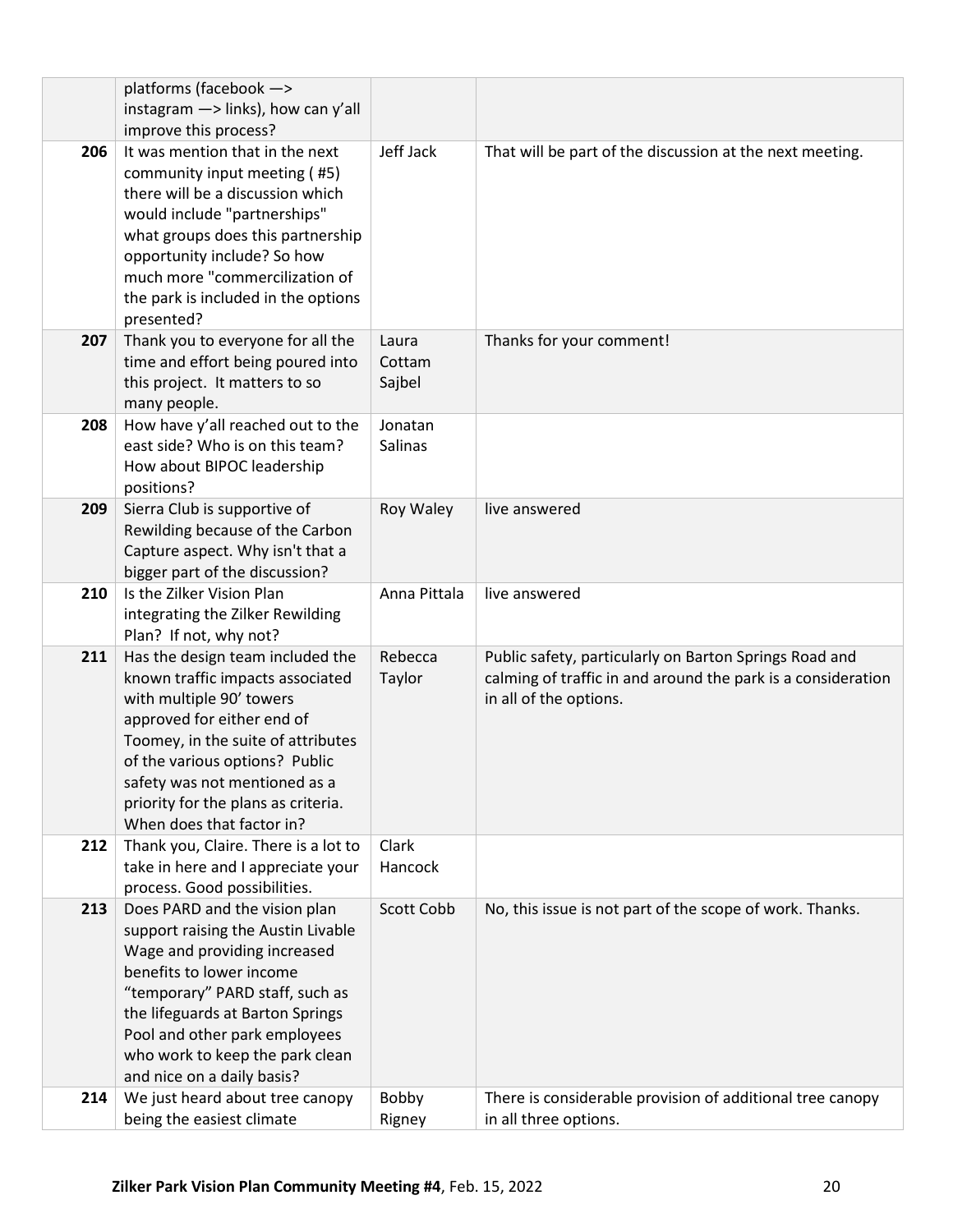|     | mitigation, because it's practical<br>shade! Rather than Barton<br>Springs Rd being made tree-lined,<br>why not instead have that<br>swath(s) of shade trees thru the<br>open space - practical shaded<br>pedestrian use instead of walking<br>thru a little momentary shade<br>crossing the street?<br>-Bobby                                                               |                          |                                                                                                                                                                                                                                                                                 |
|-----|------------------------------------------------------------------------------------------------------------------------------------------------------------------------------------------------------------------------------------------------------------------------------------------------------------------------------------------------------------------------------|--------------------------|---------------------------------------------------------------------------------------------------------------------------------------------------------------------------------------------------------------------------------------------------------------------------------|
| 215 | Sierra Club is supportive of<br>Rewilding because of the Carbon<br>Capture aspect. Why isn't that a<br>bigger part of the discussion?                                                                                                                                                                                                                                        | Roy Waley                | live answered                                                                                                                                                                                                                                                                   |
| 216 | I see a proposal for an off-site<br>shuttle in conjunction with the<br>removal of parking. Where do you<br>envision shuttle stops being? The<br>accessibility has always been a<br>real benefit of the park. Having g<br>to drive somewhere, pick up a<br>shuttle to go to the playground<br>with your young children will<br>likely mean families using<br>alternate parks. | <b>Tracy</b><br>Mitchell | There are a number of ideas for an off-site shuttle. This<br>could access places like Republic Square or offsite parking<br>garages. The detailed design of that shuttle would be<br>beyond the scope of this study and will require resolution<br>of funding for such a study. |
| 217 | Will some of the ecological work<br>also include brush control, esp.<br>junipers west of Mopac? They're<br>not only big water consumers but<br>also a big fire hazard.                                                                                                                                                                                                       | Laure<br>McLaughlin      | The vision plan anticipates a water budget for the park so<br>that water conservation is prioritized, as well as the<br>management of invasive species. Also management of the<br>ecological uplift areas.                                                                      |
| 218 | Have there been talks with<br>programs like Art in Public Places<br>for public art installations and<br>sustainable curation?                                                                                                                                                                                                                                                | T.J. Owens               | Not specifically but this is a good point. There is work<br>underway on the interpretive aspect of the vision plan and<br>perhaps that can be addressed there.                                                                                                                  |
| 219 | As the owner of Rowing Dock, this<br>is the first I've heard of a<br>potential move of the boathouse<br>east of Mopac. Who should I<br>contact to obtain additional<br>information regarding this?                                                                                                                                                                           | Susan<br>Goldberg        | Please reach out to Greg Montes for further reach out. We<br>are in the process of exploring various options for now so<br>nothing has been decided. The boathouse we are<br>indicating is the one along Eanes creek which have<br>separate planning process currently.         |
| 220 | cricketswhat a wasted<br>opportunity                                                                                                                                                                                                                                                                                                                                         | Roy Waley                |                                                                                                                                                                                                                                                                                 |
| 221 | The problem w/ the outreach in<br>person and "pop ups" is that you<br>are not actually capturing any<br>feedback. There is no specific<br>feedback for example from Dove<br>Springs. If you don't have<br>feedback that you can share you<br>aren't inclusive. Just going there is                                                                                           | Robin<br>Rather          |                                                                                                                                                                                                                                                                                 |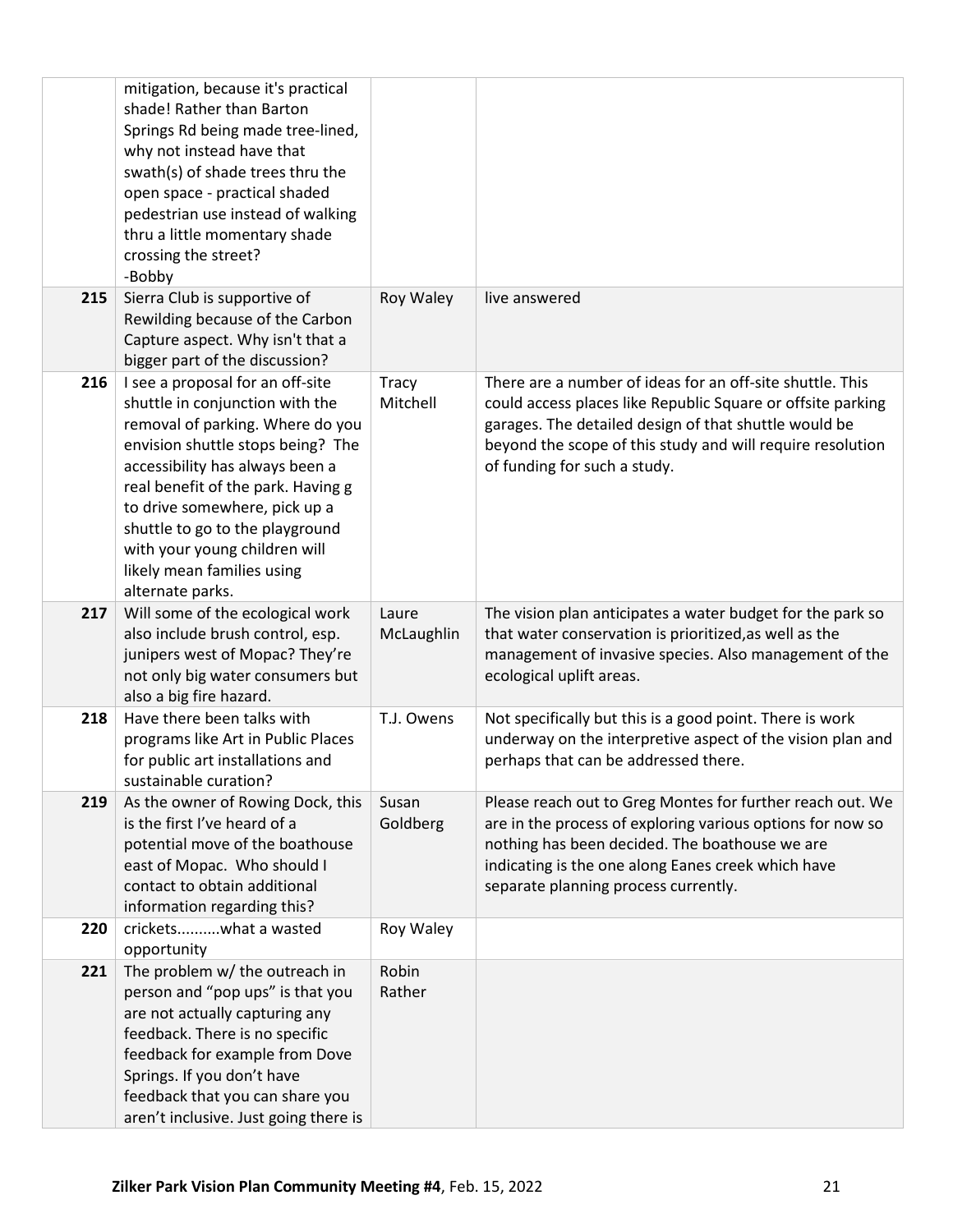|     | nice but actually getting feedback                                                                                                                                                                                                                                                                                                                                                                                                                                                                               |                          |                                                                                                                                                                                                                                                                                             |
|-----|------------------------------------------------------------------------------------------------------------------------------------------------------------------------------------------------------------------------------------------------------------------------------------------------------------------------------------------------------------------------------------------------------------------------------------------------------------------------------------------------------------------|--------------------------|---------------------------------------------------------------------------------------------------------------------------------------------------------------------------------------------------------------------------------------------------------------------------------------------|
|     | is what is needed.                                                                                                                                                                                                                                                                                                                                                                                                                                                                                               |                          |                                                                                                                                                                                                                                                                                             |
| 222 | We don't need any re-wilding in<br>Zilker Metropolitan Parkthanks<br>a stupid Idea.<br>We are fortunate have over 800<br>acres of beautiful WILD protected<br>land immediately to the west of<br>Barton Springs Poolit's called<br>the Barton Creek Greenbelt.<br>The metropolitan park needs to<br>be maintained as a<br>conventional/traditional<br>parkmuch like the Great Lawn is<br>nowwe have thousands of<br>people who live in condos and<br>apts just across the river that<br>need that open park land | Ralph<br>Webster         | live answered                                                                                                                                                                                                                                                                               |
| 223 | Will you consider an external<br>shuttle coming from south of the<br>park, since the current plan shows<br>external routes only coming from<br>downtown/north of the river?<br>Folks who live south probably<br>won't drive north to shuttle<br>south.                                                                                                                                                                                                                                                           | Robbin<br>Trusty         | Good observation. We can discuss that with CapMetro.                                                                                                                                                                                                                                        |
| 224 | The Siglo Report provides<br>excellent, informed guidance for<br>ecological uplift throughout the<br>park.                                                                                                                                                                                                                                                                                                                                                                                                       | Karen<br><b>Blizzard</b> |                                                                                                                                                                                                                                                                                             |
| 225 | South side of the pool bridge is<br>just a bad idea                                                                                                                                                                                                                                                                                                                                                                                                                                                              | Melissa<br>Hawthorne     |                                                                                                                                                                                                                                                                                             |
| 226 | Are there any actual climate<br>analytics in these concepts<br>presented tonight? Do you feel<br>this plan is in alignment with the<br>city's Climate and Equity Plan<br>approved by Council last year?                                                                                                                                                                                                                                                                                                          | Robin<br>Rather          | Yes we do.                                                                                                                                                                                                                                                                                  |
| 227 | It's not clear to me that<br>"ecological uplift" and "rewilding"<br>are the same concept. We need<br>to minimize mowing and increase<br>biodiversity. I'm not sure that<br>"ecological uplift" does that.                                                                                                                                                                                                                                                                                                        | <b>Craig Nazor</b>       | That is very much the intent of ecological uplift - habitat<br>diversity, emphasize of native species, management of<br>invasive species, and habitat connectivity.                                                                                                                         |
| 228 | What is the financial impact to<br>our city and the park itself by<br>limiting commercial use?<br>Investments from ACL and others<br>have funded many improvements                                                                                                                                                                                                                                                                                                                                               | <b>Tracy</b><br>Mitchell | Hi tracy, much of the funds from events and programming<br>go to the city and into the general fund. The general fund<br>funds the bulk of Zilker Park operations. Some specific<br>funds for parking fees go into a parking fund. the<br>improvements come from events via nonprofits. The |